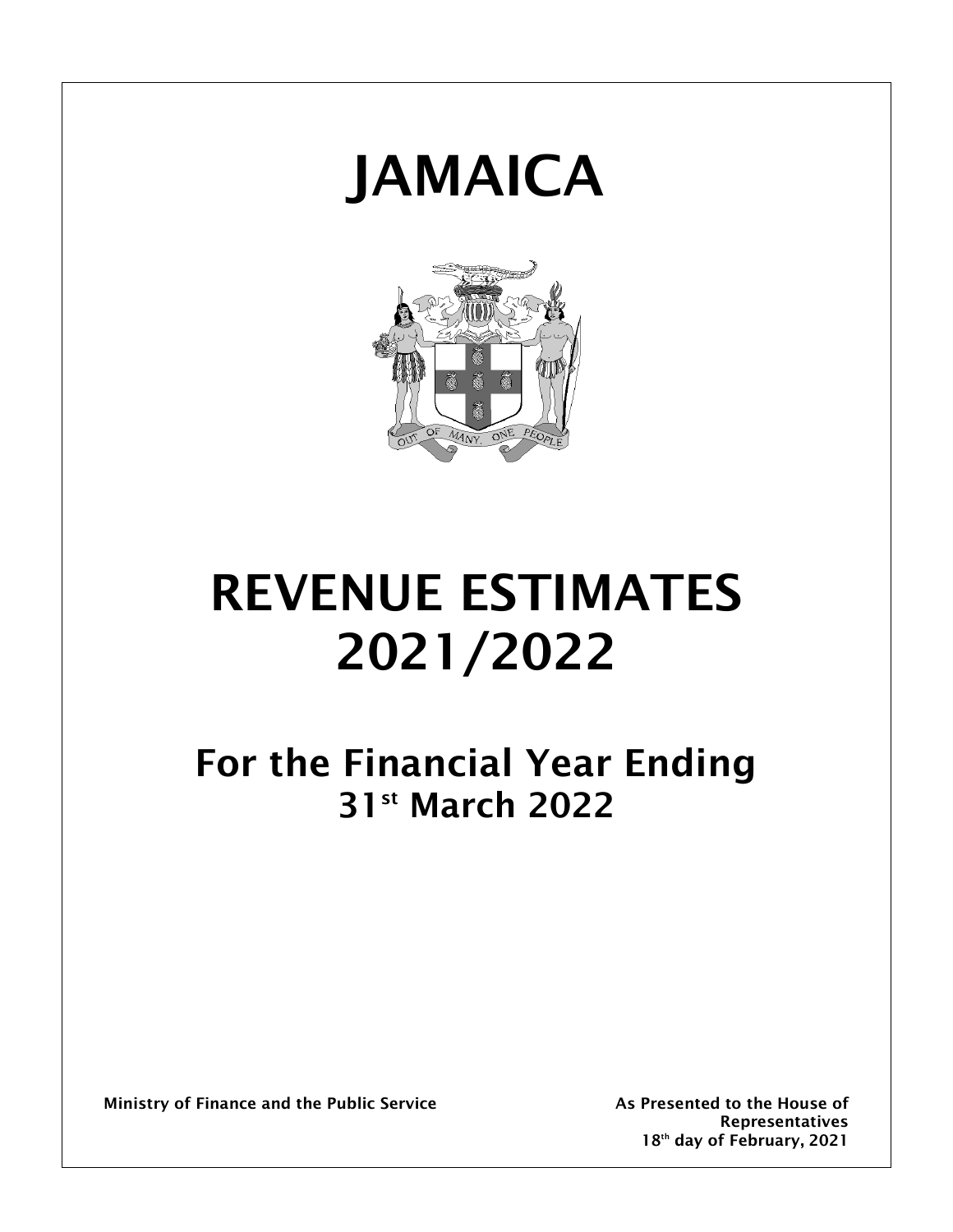# **INDEX TO ESTIMATES OF REVENUE 2021-2022**

# **A STATEMENT OF REVENUE ESTIMATES**

| Statement I  | Summary of Revenue and Loan Receipts |  |
|--------------|--------------------------------------|--|
| Statement II | Details of Revenue and Loan Receipts |  |

# **B STATEMENT OF FINANCING OF THE BUDGET**

| Statement III | Summary of Revenue Estimates and Estimates of Expenditure      | 11 |
|---------------|----------------------------------------------------------------|----|
| Statement IV  | Statement of the Financing of the Estimates of Expenditure     | 14 |
|               | Statement of Statutory Expenditure Charged to the Consolidated |    |
| Statement V   | Fund                                                           | 15 |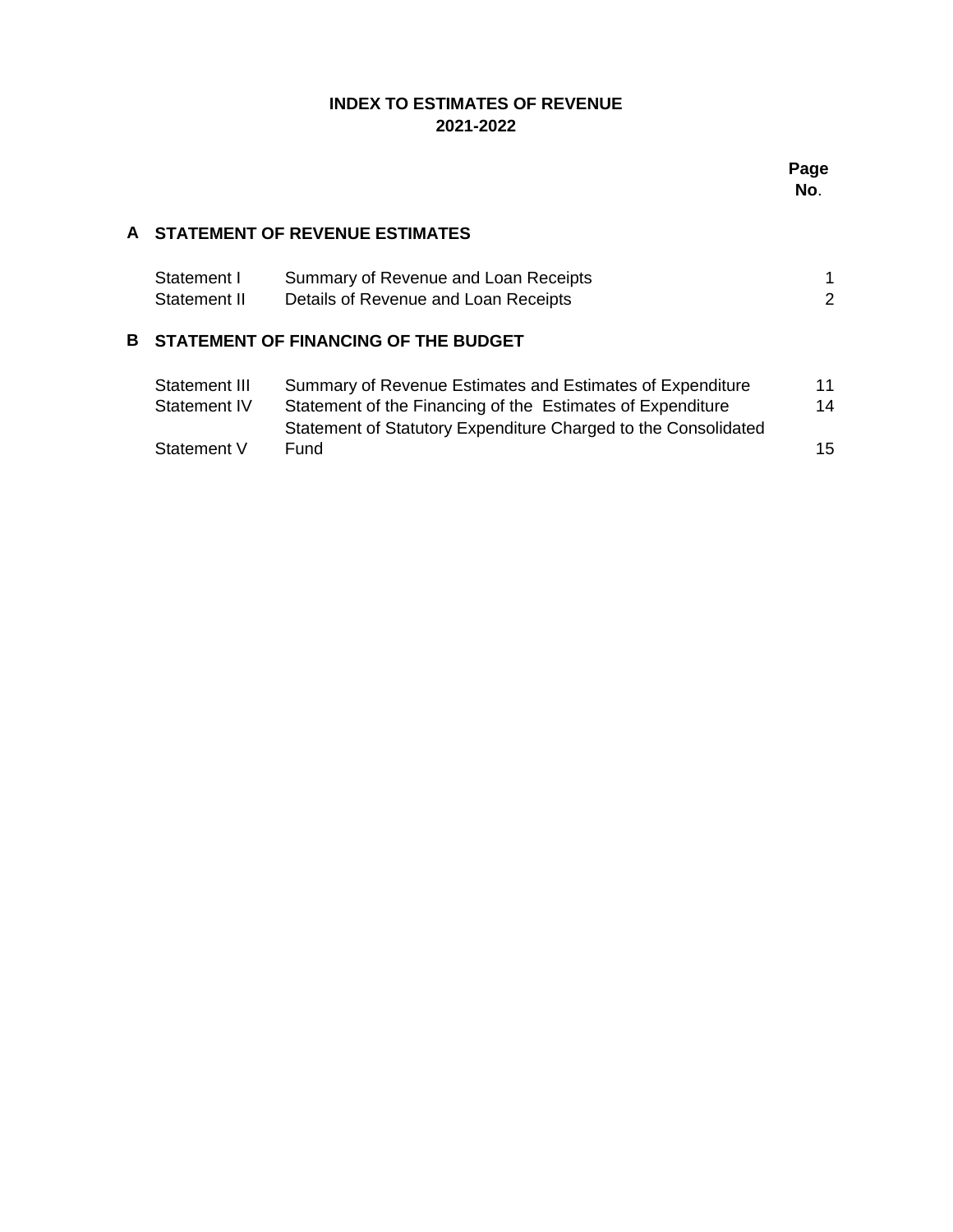|   | 2021-2022 JAMAICA BUDGET                                                                                                                     |                                 |                                 |                                                                        |                                |  |  |  |  |  |
|---|----------------------------------------------------------------------------------------------------------------------------------------------|---------------------------------|---------------------------------|------------------------------------------------------------------------|--------------------------------|--|--|--|--|--|
|   | <b>STATEMENT I</b>                                                                                                                           |                                 |                                 |                                                                        |                                |  |  |  |  |  |
|   | <b>REVENUE AND LOAN RECEIPTS</b>                                                                                                             |                                 |                                 |                                                                        |                                |  |  |  |  |  |
|   |                                                                                                                                              | <b>SUMMARY</b>                  |                                 |                                                                        |                                |  |  |  |  |  |
|   | Head                                                                                                                                         | <b>Account</b><br>2019/2020     | <b>Estimates</b><br>2020/2021   | <b>Consolidated</b><br><b>Fund Receipts</b><br>2020/2021<br>(Dec-2020) | <b>Estimates</b><br>2021/2022  |  |  |  |  |  |
|   |                                                                                                                                              | \$                              | \$                              | \$                                                                     | \$                             |  |  |  |  |  |
|   | <b>RECURRENT REVENUE</b>                                                                                                                     |                                 |                                 |                                                                        |                                |  |  |  |  |  |
|   | <b>TAXATION</b>                                                                                                                              |                                 |                                 |                                                                        |                                |  |  |  |  |  |
|   | Customs                                                                                                                                      | 44,681,246,175                  | 47, 155, 955, 182               | 29,444,069,046                                                         | 47,200,478,899                 |  |  |  |  |  |
|   | Income Tax                                                                                                                                   | 158,263,712,790                 | 167, 116, 337, 031              | 96,068,209,506                                                         | 166,511,866,962                |  |  |  |  |  |
|   | <b>Stamp Duties</b>                                                                                                                          | 7,105,744,394                   | 8,383,249,635                   | 5,111,692,671                                                          | 7,453,051,806                  |  |  |  |  |  |
|   | Motor Vehicle Licences (Motor Vehicle Act)                                                                                                   | 4,449,579,480                   | 4,919,511,150                   | 3,419,379,549                                                          | 4,745,650,760                  |  |  |  |  |  |
|   | <b>Other Licences</b>                                                                                                                        | 197,327,175                     | 357,271,451                     | 98,494,236                                                             | 610,748,119                    |  |  |  |  |  |
|   | <b>Travel Tax</b><br>Betting, Gaming and Lotteries-Duties, Fees and Levies                                                                   | 21,785,864,985<br>5,794,426,888 | 22,511,840,000<br>6,730,427,194 | 3,690,631,566<br>4,693,517,320                                         | 4,880,720,000<br>7,333,722,323 |  |  |  |  |  |
|   | <b>Education Tax</b>                                                                                                                         | 31,871,426,613                  | 34,449,108,535                  | 21,226,335,631                                                         | 34,219,754,198                 |  |  |  |  |  |
|   | Contractors Levy                                                                                                                             | 2,759,590,848                   | 2,463,060,887                   | 1,251,432,374                                                          | 2,119,444,443                  |  |  |  |  |  |
|   | <b>General Consumption Tax</b>                                                                                                               | 199,266,688,786                 | 199,718,340,352                 | 124,109,910,643                                                        | 203,317,336,614                |  |  |  |  |  |
|   | Special Consumption Tax                                                                                                                      | 79,660,799,468                  | 83,348,268,721                  | 48,439,712,796                                                         | 83,987,786,400                 |  |  |  |  |  |
|   | <b>Environmental Levy</b>                                                                                                                    | 4,292,080,311                   | 4,443,289,942                   | 3,026,167,043                                                          | 4,214,401,525                  |  |  |  |  |  |
|   | <b>Telephone Call Tax</b>                                                                                                                    | 2,120,336,459                   | 2,510,240,000                   | 2,702,208,576                                                          | 3,354,650,876                  |  |  |  |  |  |
|   | Guest Accomodation Room Tax                                                                                                                  | 2,930,778,485                   | 3,115,380,908                   | 487,191,983                                                            | 645,600,000                    |  |  |  |  |  |
|   | Minimum Business Tax                                                                                                                         |                                 |                                 | 87,556,057                                                             |                                |  |  |  |  |  |
|   | Quarry Tax                                                                                                                                   | 63,611,389                      | 84,215,326                      | 73,656,586                                                             | 84,185,846                     |  |  |  |  |  |
|   | Import Licences-Trade Board                                                                                                                  | 329,688,042                     | 345,294,000                     | 187, 178, 602                                                          | 304,929,988                    |  |  |  |  |  |
|   | <b>Telecommunication Licences</b>                                                                                                            | 305,406,716                     | 1,155,435,179                   | 1,295,842,985                                                          | 1,476,960,000                  |  |  |  |  |  |
|   | <b>TOTAL</b>                                                                                                                                 | 565,878,309,004                 | 588,807,225,493                 | 345,413,187,169                                                        | 572,461,288,760                |  |  |  |  |  |
| Ш | <b>NON-TAX REVENUE</b><br>MISCELEANOUS RECEIPTS (UNCLASSIFIED)                                                                               | 59,600,575,965                  | 67,290,901,000                  | 59,283,166,688                                                         | 94,185,200,000                 |  |  |  |  |  |
|   | <b>TOTAL RECURRENT REVENUE</b>                                                                                                               | 625,478,884,969                 | 656,098,126,493                 | 404,696,353,857                                                        | 666,646,488,760                |  |  |  |  |  |
|   |                                                                                                                                              |                                 |                                 |                                                                        |                                |  |  |  |  |  |
|   | <b>III CAPITAL REVENUE</b>                                                                                                                   |                                 |                                 |                                                                        |                                |  |  |  |  |  |
|   | <b>Land Sales</b>                                                                                                                            | 36,322,500                      | 214,421,773                     |                                                                        |                                |  |  |  |  |  |
|   | Loan Repayments                                                                                                                              | 3,083,500,000                   | 121,578,227                     | 436,268,433                                                            | 96,419,057                     |  |  |  |  |  |
|   | Extraordinary Receipts: Miscelleanous                                                                                                        | 18,552,943,708                  | 32,193,000,000                  | 3,310,253,046                                                          | 4,348,700,000                  |  |  |  |  |  |
|   | <b>TOTAL CAPITAL REVENUE</b>                                                                                                                 | 21,672,766,208                  | 32,529,000,000                  | 3,746,521,480                                                          | 4,445,119,057                  |  |  |  |  |  |
|   |                                                                                                                                              |                                 |                                 |                                                                        |                                |  |  |  |  |  |
|   | <b>TOTAL RECURRENT AND CAPITAL REVENUE</b>                                                                                                   | 647, 151, 651, 177              | 688,627,126,493                 | 408,442,875,336                                                        | 671,091,607,817                |  |  |  |  |  |
|   | <b>IV GRANTS</b><br>(I) TRANSFER FROM CAPITAL DEVELOPMENT FUND<br><b>Transfers to Current Account</b><br><b>Transfers to Capital Account</b> | 130,900,000                     | 135,700,000                     |                                                                        | 148,700,000                    |  |  |  |  |  |
|   | Other                                                                                                                                        |                                 |                                 |                                                                        |                                |  |  |  |  |  |
|   | (II) EXTERNAL GRANTS                                                                                                                         |                                 |                                 |                                                                        |                                |  |  |  |  |  |
|   | Grants from the European Union                                                                                                               |                                 |                                 | 3,406,627,613                                                          | 2,816,000,000                  |  |  |  |  |  |
|   | <b>Miscellaneous Grants</b>                                                                                                                  |                                 | 2,987,000,000                   | 2,443,825,413                                                          | 2,960,800,000                  |  |  |  |  |  |
|   | <b>Other Grants</b>                                                                                                                          | 5,635,485,000                   | 1,350,323,510                   |                                                                        |                                |  |  |  |  |  |
|   | <b>TOTAL GRANTS</b>                                                                                                                          | 5,766,385,000                   | 4,473,023,510                   | 5,850,453,026                                                          | 5,925,500,000                  |  |  |  |  |  |
| v | <b>LOAN RECEIPTS</b><br>Loan receipts                                                                                                        | 102,924,710,000                 | 143,602,930,000                 | 171,496,672,165                                                        | 130,305,600,000                |  |  |  |  |  |
|   | <b>TOTAL LOAN RECEIPTS</b>                                                                                                                   | 102,924,710,000                 | 143,602,930,000                 | 171,496,672,165                                                        | 130,305,600,000                |  |  |  |  |  |
|   |                                                                                                                                              |                                 |                                 |                                                                        |                                |  |  |  |  |  |
|   | <b>TOTAL REVENUE AND LOAN RECEIPTS</b>                                                                                                       | 755,842,746,177                 | 836,703,080,003                 | 585,790,000,527                                                        | 807,322,707,817                |  |  |  |  |  |

**The Consolidated Fund Receipts are subject to change**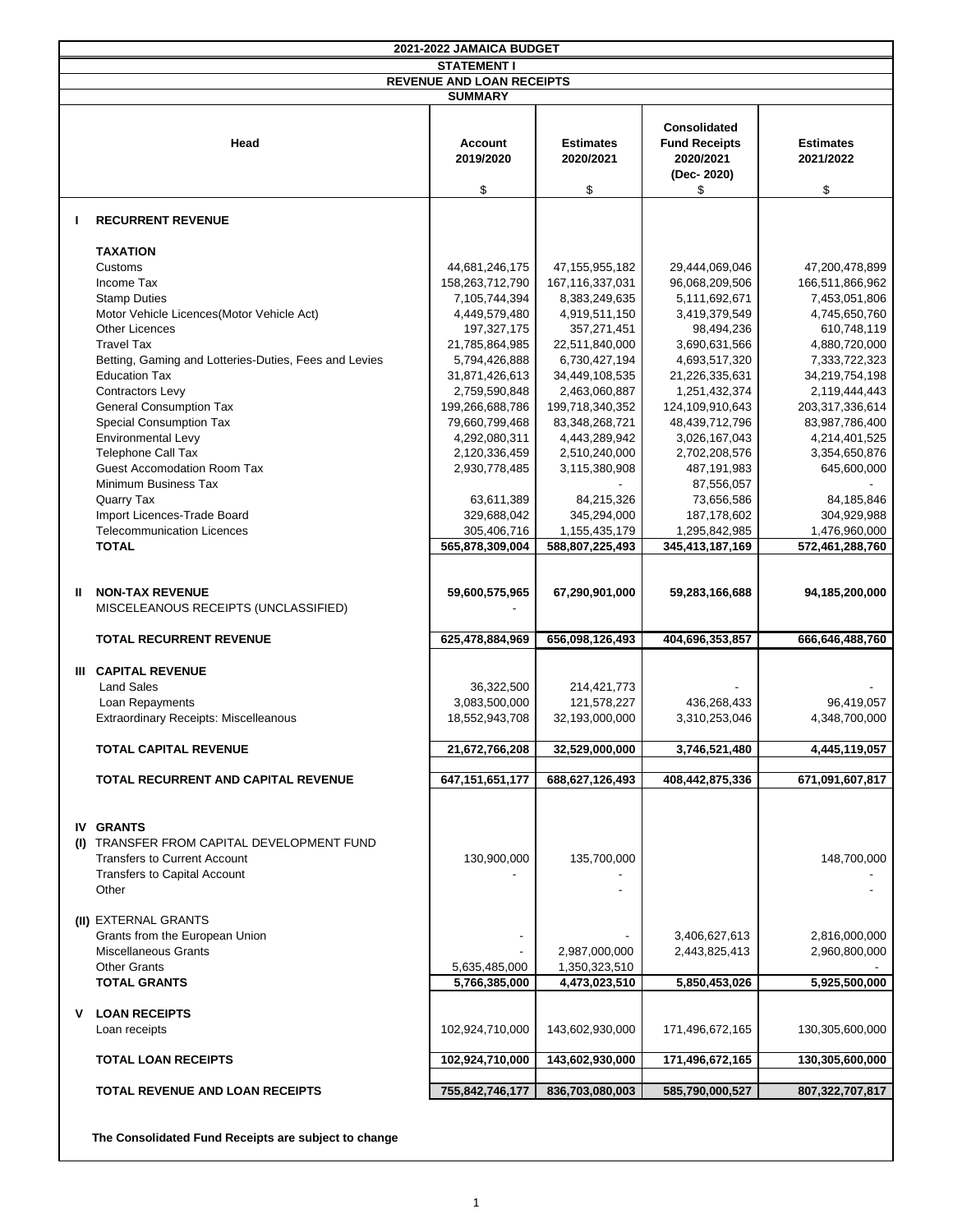|                                                       |                      |                   | <b>Consolidated</b>  |                        | <b>Budget</b>       |
|-------------------------------------------------------|----------------------|-------------------|----------------------|------------------------|---------------------|
|                                                       | Consolidated         | <b>Estimates</b>  | <b>Fund Receipts</b> | <b>Estimates</b>       | Increase $(+)$ /    |
| <b>REVENUE ITEM DESCRIPTION</b>                       | <b>Fund Receipts</b> | 2020/2021         | 2020/2021            | 2021/2022              | Decrease (-)        |
|                                                       |                      |                   |                      |                        |                     |
|                                                       | 2019/2020            | <b>BUDGET</b>     | (as at Dec-20)       | <b>BUDGET</b>          | $[(4)-(2)]$         |
|                                                       | (1)                  | (2)               | (3)                  | (4)                    | (5)                 |
|                                                       | J\$                  | J\$               | J\$                  | J\$                    | J\$                 |
| <b>TAX REVENUE</b>                                    |                      |                   |                      |                        |                     |
| <b>Import Duties</b>                                  | 44,681,246,175       | 47, 155, 955, 182 | 29,444,069,046       | 47,200,478,899         | 44,523,717          |
|                                                       |                      |                   |                      |                        |                     |
| Income Tax-Companies                                  | 66,422,288,975       | 70,213,072,081    | 30,519,617,126       | 68,513,545,370         | (1,699,526,711)     |
| Income Tax- Individuals                               | 71,127,369,126       | 74,095,360,318    | 49,819,108,359       | 78,652,286,722         | 4,556,926,404       |
| Tax on Interest/Dividend                              | 20,714,054,689       | 22,807,904,631    | 15,729,484,022       | 19,346,034,870         | (3,461,869,761)     |
| Stamp Duties (local)                                  | 4,680,113,629        | 2,920,572,114     | 1,478,406,751        | 5,142,931,704          | 2,222,359,590       |
| Stamp Duties (import)                                 | 2,425,630,764        | 5,462,677,521     | 3,633,285,920        | 2,310,120,103          | (3, 152, 557, 418)  |
| Motor Vehicle Licences (Motor Vehicle Act)            | 4,449,579,480        | 4,919,511,150     | 3,419,379,549        | 4,745,650,760          | (173,860,390)       |
| <b>Customs Brokers</b>                                | 305,042              | 595,803           | 6,636,274            | 1,131,964              | 536,161             |
| <b>Gaming Machines</b>                                | 362,713,070          | 300,464,973       | 148,565,938          | 502,821,742            | 202,356,769         |
| <b>Tourist Shop Licence</b>                           | 13,476,247           | 8,064,843         | 4,992,324            | 15,322,360             | 7,257,517           |
| <b>Tourist Shop Operators Licence</b>                 | 17,562,048           | 13,221,607        | 74,727,900           | 25,119,673             | 11,898,066          |
| <b>Hotel Licence Duty</b>                             |                      |                   |                      |                        |                     |
|                                                       | 8,526,592            | 4,941,702         | 1,886,234            | 9,388,718              | 4,447,016           |
| <b>Other Licences</b>                                 | 157,457,245          | 29,982,523        | 10,251,504           | 56,963,663             | 26,981,140          |
| <b>Travel Tax</b>                                     | 14,910,882,585       | 16,068,252,845    | 2,394,950,418        | 3,549,614,545          | (12,518,638,299)    |
| Passenger Levy                                        | 6,874,982,400        | 6,443,587,155     | 1,295,681,149        | 1,331,105,455          | (5, 112, 481, 700)  |
| Betting, Gaming and Lotteries-Duties, Fees and Levies | 5,431,713,817        | 6,730,427,194     | 4,544,951,382        | 7,333,722,323          | 603,295,130         |
| <b>Education Tax</b>                                  | 31,871,426,613       | 34,449,108,535    | 21,226,335,631       | 34,219,754,198         | (229, 354, 337)     |
| Contractors Levy                                      | 2,759,590,848        | 2,463,060,887     | 1,251,432,374        | 2,119,444,443          | (343, 616, 444)     |
| <b>General Consumption Tax</b>                        | 105,533,921,168      | 109,247,434,573   | 56,997,148,271       | 111,850,355,568        | 2,602,920,995       |
| <b>General Consumption Tax</b>                        | 93,732,767,618       | 90,470,905,780    | 67,112,762,372       | 91,466,981,046         | 996,075,266         |
| Special Consumption Tax                               | 26,866,639,478       | 31,857,545,353    | 29,984,301,988       | 31,305,986,400         | (551, 558, 953)     |
| Special Consumption Tax                               |                      |                   | 18,455,410,808       | 52,681,800,000         | 1,191,076,632       |
|                                                       | 52,794,159,990       | 51,490,723,368    |                      |                        |                     |
| <b>Environmental Levy</b>                             | 671,119,049          | 3,805,926,469     | 2,581,102,091        | 627,770,606            | (3, 178, 155, 862)  |
| <b>Environmental Levy</b>                             | 3,620,961,261        | 637, 363, 474     | 445,064,951          | 3,586,630,919          | 2,949,267,445       |
| <b>Telephone Call Tax</b>                             | 2,120,336,459        | 2,510,240,000     | 2,702,208,576        | 3,354,650,876          | 844,410,876         |
| <b>Guest Accomodation Room Tax</b>                    | 2,930,778,485        | 3,115,380,908     | 487,191,983          | 645,600,000            | (2,469,780,908)     |
| Minimum Business Tax                                  | $\mathbf 0$          | $\Omega$          | 87,556,057           | $\Omega$               | $\Omega$            |
| Quarry Tax                                            | 63,611,389           | 84,215,326        | 73,656,586           | 84,185,846             | (29, 480)           |
| Import Licences-Trade Board                           | 329,688,042          | 345,294,000       | 187, 178, 602        | 304,929,988            | (40, 364, 012)      |
| <b>Telecommunication Licences</b>                     | 305,406,716          | 1,155,435,179     | 1,295,842,985        | 1,476,960,000          | 321,524,821         |
| <b>TOTAL TAX REVENUE</b>                              | 565,878,309,004      | 588,807,225,493   | 345,413,187,169      | 572,461,288,760        | (16, 345, 936, 733) |
|                                                       |                      |                   |                      |                        |                     |
| HIS EXCELLENCY THE GOVERNOR GENERAL AND               |                      |                   |                      |                        |                     |
| <b>STAFF</b>                                          |                      |                   |                      |                        |                     |
| <b>Processing Fees</b>                                |                      |                   |                      |                        |                     |
| Miscelleanous Receipts                                | 10,600               | 35,000            | 497,788              | 40.000                 | 5,000               |
| TOTAL- HIS EXCELLENCY THE GOVERNOR GENERAL            |                      |                   |                      |                        |                     |
| <b>AND STAFF</b>                                      | 10,600               | 35,000            | 497,788              | 40,000                 | 5,000               |
|                                                       |                      |                   |                      |                        |                     |
| <b>INTEGRITY COMMISSION OF JAMAICA</b>                |                      |                   |                      |                        | $\mathbf 0$         |
| <b>Contractor's Registration Fees</b>                 | 4,970,000            | 5,420,000         | 2,772,269            | 4,500,000              | (920,000)           |
| TOTAL- INTEGRITY COMMISSION OF JAMAICA                | 4,970,000            | 5,420,000         | 2,772,269            | 4,500,000              | (920,000)           |
|                                                       |                      |                   |                      |                        |                     |
|                                                       |                      |                   |                      |                        |                     |
| <b>AUDITOR GENERAL'S DEPARTMENT</b>                   |                      |                   |                      |                        |                     |
| <b>Audit Fees</b>                                     | 5,000,000            | 4.997.000         |                      | 4,998,500              | 1,500               |
| <b>Miscelleanous Fees</b>                             | 5,000                | 3,000             |                      | 1,500                  | (4,500)             |
| TOTAL- AUDITOR GENERAL'S DEPARTMENT                   | 5,005,000            | 5,000,000         | 0                    | $\overline{5,000,000}$ | (3,000)             |
|                                                       |                      |                   |                      |                        |                     |
| OFFICE OF THE SERVICES COMMISSIONS                    |                      |                   |                      |                        |                     |
| <b>Processing Fees</b>                                | 5,000                |                   |                      | 7,000                  | 7,000               |
| <b>Miscelleanous Fees</b>                             | 121,558              | 49,000            | 89,062               | 105,000                | 56,000              |
| <b>TOTAL-OFFICE OF THE SERVICES COMMISSIONS</b>       | 126,558              | 49,000            | 89,062               | 112,000                | 63,000              |
|                                                       |                      |                   |                      |                        |                     |
| OFFICE OF THE PRIME MINISTER                          |                      |                   |                      |                        |                     |
| <b>Rental Charges</b>                                 | 25,000               | 600,000           |                      | 780,000                | 180,000             |
| Irrevocable Order                                     | 0                    |                   |                      |                        |                     |
| <b>Miscelleanous Receipts</b>                         | 275,000              | 500,000           | 1,396,415            | 500,000                | 0                   |
| <b>TOTAL-OFFICE OF THE PRIME MINISTER</b>             | 300,000              | 1,100,000         | 1,396,415            | 1,280,000              | $\mathbf 0$         |
|                                                       |                      |                   |                      |                        |                     |
| <b>ELECTORAL COMMISSION</b>                           |                      |                   |                      |                        |                     |
|                                                       |                      |                   |                      |                        |                     |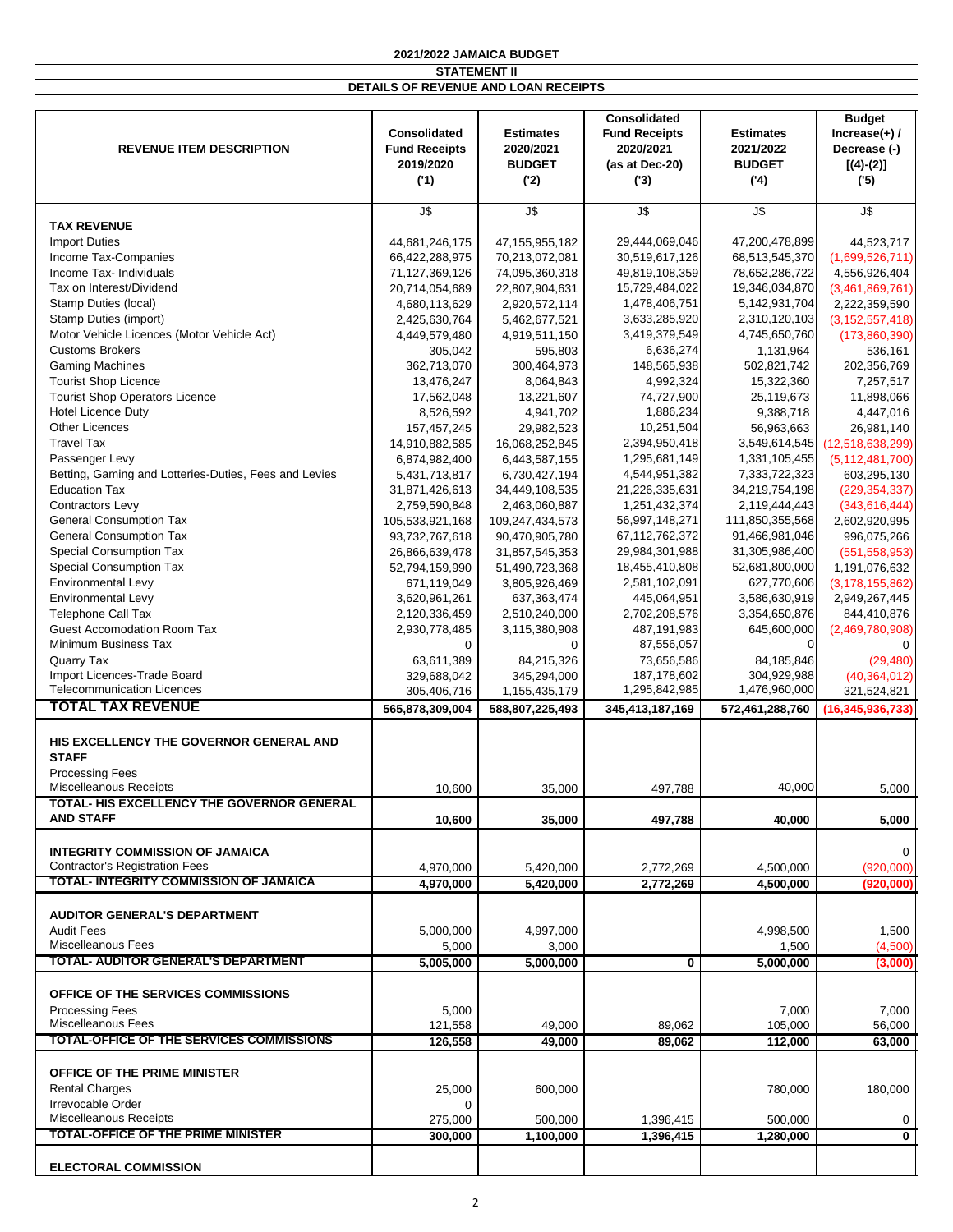|                                                                                      | <b>Consolidated</b>                      | <b>Estimates</b>                   | Consolidated<br><b>Fund Receipts</b> | <b>Estimates</b>                  | <b>Budget</b><br>Increase $(+)$ /  |
|--------------------------------------------------------------------------------------|------------------------------------------|------------------------------------|--------------------------------------|-----------------------------------|------------------------------------|
| <b>REVENUE ITEM DESCRIPTION</b>                                                      | <b>Fund Receipts</b><br>2019/2020<br>(1) | 2020/2021<br><b>BUDGET</b><br>('2) | 2020/2021<br>(as at Dec-20)<br>(3)   | 2021/2022<br><b>BUDGET</b><br>(4) | Decrease (-)<br>$[(4)-(2)]$<br>(5) |
|                                                                                      | J\$                                      | J\$                                | J\$                                  | J\$                               | J\$                                |
| Registration and ID Card Service                                                     | 8,600,000                                | 890,000                            |                                      | 15,000,000                        | 14,110,000                         |
| <b>Miscelleanous Receipts</b>                                                        | 65,000                                   | 205,000                            | 6,085,029                            | 600,000                           | 395,000                            |
| <b>TOTAL- ELECTORAL COMMISSION</b>                                                   | 8,665,000                                | 1.095.000                          | 6,085,029                            | 15,600,000                        | 14,505,000                         |
| OFFICE OF THE CABINET                                                                |                                          |                                    |                                      |                                   |                                    |
| Irrevocable Order                                                                    | 8,000                                    |                                    |                                      | 3,000                             | 3,000                              |
| Miscelleanous Receipts                                                               | 22,000                                   | 50,000                             | 254,808                              | 70,000                            | 20,000                             |
| <b>TOTAL- OFFICE OF THE CABINET</b>                                                  | 30,000                                   | 50,000                             | 254,808                              | 73,000                            | 23,000                             |
| <b>MINISTRY OF TOURISM</b>                                                           |                                          |                                    |                                      |                                   |                                    |
| Irrevocable Order                                                                    | 5,000                                    |                                    |                                      |                                   | 0                                  |
| <b>Miscelleanous Receipts</b>                                                        | 325,000                                  | 20,000                             | 588,758                              | 49,000                            | 29,000                             |
| De- earmarked Funds - TEF/ CHASE                                                     | 8,425,300,169                            | 8,531,404,594                      | 1,585,036,964                        | 3,693,867,978                     | (4,837,536,616)                    |
| TOTAL- MINISTRY OF TOURISM                                                           | 8,425,630,169                            | 8,531,424,594                      | 1,585,625,722                        | 3,693,916,978                     | (4,837,507,616)                    |
| <b>MINISTRY OF ECONOMIC GROWTH AND JOB</b>                                           |                                          |                                    |                                      |                                   |                                    |
| <b>CREATION</b><br><b>Miscelleanous Receipts</b>                                     | 598,820                                  | 663,913                            | 3,686,213                            | 2,604,170                         | 1,940,257                          |
| TOTAL- MINISTRY OF ECONOMIC GROWTH AND JOB                                           |                                          |                                    |                                      |                                   |                                    |
| <b>CREATION</b>                                                                      | 598,820                                  | 663,913                            | 3,686,213                            | 2,604,170                         | 1,940,257                          |
| <b>FORESTRY DEPARTMENT</b>                                                           |                                          |                                    |                                      |                                   |                                    |
| <b>Timber Sales</b>                                                                  | 0                                        | 0                                  |                                      |                                   |                                    |
| Sale of Seedings                                                                     | $\Omega$                                 | 0                                  |                                      |                                   |                                    |
| <b>Miscelleanous Receipts</b>                                                        | 188,163                                  | $\mathbf 0$                        | 12,922,697                           | 2,000,000                         | 2,000,000                          |
| TOTAL-FORESTRY DEPARTMENT                                                            | 188,163                                  | 0                                  | 12,922,697                           | 2,000,000                         | 2,000,000                          |
|                                                                                      |                                          |                                    |                                      |                                   |                                    |
| <b>NATIONAL LAND AGENCY</b><br>Miscellaneous Receipts (50% of Profit)                |                                          |                                    | 192,538,481                          |                                   |                                    |
| Assurance Fund (100% of Gross Receipts)                                              | 38,401,000                               | 53,532,000                         |                                      |                                   |                                    |
| Rents - Crown Lands and Other Government Properties                                  | 156,000,000                              | 143,000,000                        |                                      | 196,000,000                       | 53,000,000                         |
| <b>Land Settlement Properties</b>                                                    | 25,754,000                               | 33,000,000                         | 75,933,914                           | 24,300,000                        | (8,700,000)                        |
| Rental of Land-Leased properties                                                     | 0                                        |                                    | 3,918,381                            |                                   | $\Omega$                           |
| Attorney's Fee/ Photocopying                                                         | $\mathbf 0$                              |                                    | 7,990,575                            |                                   |                                    |
| Miscellaneous Receipts<br>Other Receipts (Including Crown Property Sales)            | $\Omega$                                 | 6,000,000                          |                                      | 1,000,000                         | (5,000,000)                        |
| <b>TOTAL NATIONAL LAND AGENCY</b>                                                    | 75,400,000<br>295,555,000                | 85,008,000<br>320.540.000          | 27,686,873<br>308,068,223            | 400,000,000<br>621,300,000        | 314,992,000<br>354,292,000         |
|                                                                                      |                                          |                                    |                                      |                                   |                                    |
| NATIONAL ENVIRONMENT AND PLANNING AGENCY                                             |                                          |                                    |                                      |                                   |                                    |
| Beach and Dredging Licences                                                          | 45,583,929                               | 33,272,116                         |                                      |                                   | (33, 272, 116)                     |
| <b>Environment Permits and Licences Hunters Licences</b>                             | 44,670,000                               | 100,200,000                        |                                      |                                   | (100, 200, 000)                    |
| <b>Hunters Licences</b>                                                              | 32,440,000                               | 35,000,000                         |                                      |                                   | (35,000,000)                       |
| <b>Air Quality Licence</b><br>Lifeguard                                              | 11,448,165                               | 11,500,143<br>8,146,280            |                                      |                                   | (11,500,143)<br>(8, 146, 280)      |
| <b>CITES</b>                                                                         | 1,240,000                                | 200,000                            |                                      |                                   | (200,000)                          |
| Hazardous Waste                                                                      | 348,750                                  | 795,000                            |                                      |                                   | (795,000)                          |
| Wastewater and Sludge                                                                | 53,147,364                               | 33,404,684                         |                                      |                                   | (33, 404, 684)                     |
| <b>Other Fees</b>                                                                    | 7,151,250                                |                                    |                                      |                                   |                                    |
| TOTAL NATIONAL ENVIRONMENT AND PLANNING<br><b>AGENCY</b>                             | 196,029,458                              | 222,518,223                        | 0                                    | 0                                 | (222, 518, 223)                    |
|                                                                                      |                                          |                                    |                                      |                                   |                                    |
| MINISTRY OF FINANCE AND THE PUBLIC SERVICE                                           |                                          |                                    |                                      |                                   |                                    |
| Fees- Banking Licence Registration (1973) - Commercial                               |                                          |                                    |                                      |                                   |                                    |
| Banks                                                                                | 338,637,112                              | 360,717,429                        | 171,184,094                          | 391,527,369                       | 30,809,940                         |
| Profits in Government owned companies-Dividends and<br><b>Financial Distribution</b> | 12,487,470,000                           | 20,284,910,000                     | 14,731,669,492                       | 16,879,160,000                    | (3,405,750,000)                    |
| Sale of Unserviceable Stores                                                         | 35,000,000                               | 30,900,000                         | 160,171                              | 32,136,000                        | 1,236,000                          |
| <b>BOJ Profits</b>                                                                   | 0                                        |                                    |                                      | 33,155,000,000                    | 33,155,000,000                     |
| Sale of Gazettes                                                                     | 1,890,000                                | 2,000,000                          | 550,675                              | 2,080,000                         | 80,000                             |
| Fees-Scotia Bank Jamaica Economic Growth Fund                                        | $\Omega$                                 |                                    |                                      |                                   | $\Omega$                           |
| <b>Provident Fund</b>                                                                | 15,741,010                               |                                    | 458,347                              |                                   | $\mathbf 0$                        |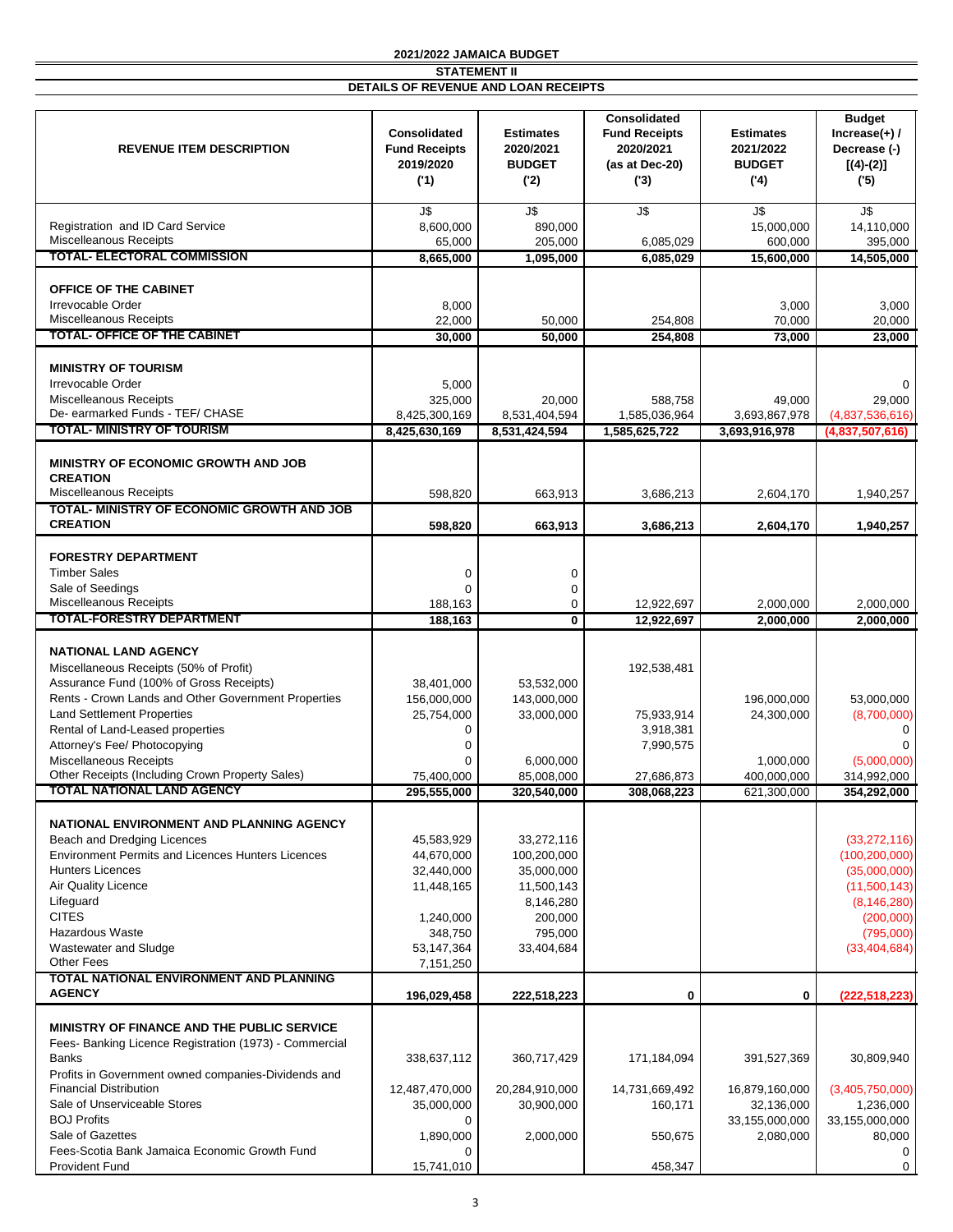| <b>REVENUE ITEM DESCRIPTION</b>                                                                   | Consolidated<br><b>Fund Receipts</b><br>2019/2020<br>(1) | <b>Estimates</b><br>2020/2021<br><b>BUDGET</b><br>('2) | <b>Consolidated</b><br><b>Fund Receipts</b><br>2020/2021<br>(as at Dec-20)<br>(3) | <b>Estimates</b><br>2021/2022<br><b>BUDGET</b><br>(4) | <b>Budget</b><br>Increase $(+)$ /<br>Decrease (-)<br>$[(4)-(2)]$<br>(5) |
|---------------------------------------------------------------------------------------------------|----------------------------------------------------------|--------------------------------------------------------|-----------------------------------------------------------------------------------|-------------------------------------------------------|-------------------------------------------------------------------------|
|                                                                                                   | J\$                                                      | J\$                                                    | J\$                                                                               | J\$                                                   | J\$                                                                     |
| Fees-FIA Licence Registration                                                                     | 470,327                                                  | 513,522                                                |                                                                                   | 917,231                                               | 403,709                                                                 |
| <b>Fees-Building Societies</b>                                                                    | 33,860,414                                               | 33,294,803                                             | 32,554,212                                                                        | 35,481,388                                            | 2,186,585                                                               |
| Sale of Forfeited Goods-FID                                                                       | 0                                                        |                                                        |                                                                                   | 26,000,000                                            | 26,000,000                                                              |
| Cash Seized and Forfeited                                                                         | $\Omega$                                                 | 55,590,315                                             | 150,000                                                                           | 18,000,000                                            | (37,590,315)                                                            |
| <b>Miscelleanous Receipts</b>                                                                     | 608,000,000                                              | 608,000,000                                            | 27,923,227                                                                        | 26,000,000                                            | (582,000,000)                                                           |
| Forfeiture of Loan Agreement (MDB)                                                                | 15,000,000                                               | 15,000,000                                             | 50,608,418                                                                        | 50,330,500                                            | 35,330,500                                                              |
| TOTAL- MINISTRY OF FINANCE AND THE PUBLIC                                                         |                                                          |                                                        |                                                                                   |                                                       |                                                                         |
| <b>SERVICE</b>                                                                                    | 13,536,068,863                                           | 21,390,926,069                                         | 15,015,258,634                                                                    | 50,616,632,488                                        | 29,225,706,419                                                          |
|                                                                                                   |                                                          |                                                        |                                                                                   |                                                       |                                                                         |
| <b>ACCOUNTANT GENERAL'S DEPARTMENT</b>                                                            |                                                          |                                                        |                                                                                   |                                                       |                                                                         |
| Interest on On Lent Loans                                                                         | 2,893,706,545                                            | 385,959,903                                            | 139,584,824                                                                       | 186,113,099                                           | (199, 846, 804)                                                         |
| Interest Earned on Local Currency Bank Accounts                                                   | 375,239,632                                              | 62,712,855                                             | 3,568,745                                                                         | 2,726,923                                             | (59,985,932)                                                            |
| Interest Earned on Foreign Currency Bank Accounts                                                 | 808,848,414                                              | 1,264,123,158                                          | 18,458,203                                                                        | 18,458,088                                            | (1, 245, 665, 070)                                                      |
| Interest Earned on Loans and Advances to Public Officers                                          | 15,195,930                                               | 11,436,074                                             | 6,495,730                                                                         | 3,225,098                                             | (8,210,977)                                                             |
| Interest on Government Deposits (MDA)                                                             | 637,024                                                  | 2,733,378                                              | 12,114,435                                                                        | 12,114,435                                            | 9,381,057                                                               |
| PDCF Interest -Global Bonds Interest                                                              |                                                          | 4,501,800,000                                          | 4,719,230,398                                                                     | 7,322,375,317                                         | 2,820,575,317                                                           |
| PDCF Interest - Local Investments JUTC Interest                                                   |                                                          | 1,964,600,000                                          |                                                                                   |                                                       | (1,964,600,000)                                                         |
| Pension Contributions: 4 % Contribution Scheme                                                    | 1,520,650,736                                            | 2,279,530,596                                          | 1,766,084,103                                                                     | 3,139,705,072                                         | 860,174,476                                                             |
| Pension Contribution: Members of the Legislature                                                  |                                                          |                                                        |                                                                                   |                                                       | $\Omega$                                                                |
| Pension Contributions: Other Government Authorities for                                           |                                                          |                                                        |                                                                                   |                                                       |                                                                         |
| <b>Seconded Officers</b>                                                                          |                                                          |                                                        |                                                                                   |                                                       | $\Omega$                                                                |
| Recovery of Pension and Salary                                                                    | 111,115,727                                              | 31,556,087                                             | 17,664,879                                                                        | 15,551,025                                            | (16,005,062)                                                            |
| <b>Chancery Fund Commission</b>                                                                   |                                                          |                                                        |                                                                                   |                                                       |                                                                         |
|                                                                                                   | 1,821,813                                                | 267,678                                                | 422,742                                                                           | 387,247                                               | 119,568                                                                 |
| Sale of Receipt Books                                                                             | 2,012,485                                                | 2,249,599                                              | 808,200                                                                           | 1,077,600                                             | (1, 171, 999)                                                           |
| Recovery of Prior Years' Expenditure                                                              | 1,667,262                                                | 104,263,733                                            | 1,811,637                                                                         | 2,415,516                                             | (101, 848, 217)                                                         |
| Processing Fees- Salary Deduction                                                                 | 1,834,949                                                | 1,531,461                                              | 1,040,504                                                                         | 1,387,339                                             | (144, 123)                                                              |
| Miscelleanous Receipts                                                                            | 10,077,043,082                                           | 6,167,652,651                                          | 17,214,392,654                                                                    | 16,039,813,244                                        | 9,872,160,593                                                           |
| Registration of Jamaica Investment Capital Growth Funds                                           | 0                                                        |                                                        |                                                                                   |                                                       |                                                                         |
| Fees on Government Guaranteed Loans                                                               | 0                                                        |                                                        |                                                                                   |                                                       |                                                                         |
| Executive Agency Investment Fund Management Fees<br><b>TOTAL- ACCOUNTANT GENERAL'S DEPARTMENT</b> | 1,847,855                                                |                                                        |                                                                                   |                                                       |                                                                         |
|                                                                                                   | 15,811,621,454                                           | 16,780,417,173                                         | 23,901,677,055                                                                    | 26,745,350,002                                        | 9,964,932,828                                                           |
| <b>JAMAICA CUSTOMS AGENCY</b>                                                                     |                                                          |                                                        |                                                                                   |                                                       |                                                                         |
| <b>Warehouse Fees</b>                                                                             |                                                          |                                                        |                                                                                   |                                                       |                                                                         |
|                                                                                                   | 9,085,158                                                | 9,850,473                                              | 7,225,006                                                                         | 8,830,562                                             | (1,019,911)                                                             |
| Receipts from Sale of Seized Items                                                                | 221,763,993                                              | 308,039,234                                            |                                                                                   | 134,387,333                                           | (173, 651, 901)                                                         |
| Penalty Payments for Breaches of Customs Act and                                                  |                                                          |                                                        |                                                                                   |                                                       |                                                                         |
| Regulations                                                                                       | 120,439,090                                              | 135,040,300                                            |                                                                                   | 84,904,983                                            | (50, 135, 317)                                                          |
| Net Service Charge for Shipping and Airline Carriers                                              | 981,858,185                                              | 892,521,644                                            |                                                                                   | 493,117,927                                           | (399, 403, 717)                                                         |
| Processing 5% PAJ                                                                                 | $\Omega$                                                 |                                                        |                                                                                   | 113,877,856                                           | 113,877,856                                                             |
| <b>Standard and Compliance Fees</b>                                                               | 36,121,281                                               | 37,627,109                                             | 20,281,576                                                                        | 30,189,629                                            | (7, 437, 480)                                                           |
| Customs User/ Administration Fee                                                                  | 5,546,033,753                                            | 5,280,526,000                                          | 1,620,377,705                                                                     | 2,000,000,000                                         | (3,280,526,000)                                                         |
| <b>Irrevocable Standing Orders</b>                                                                | 41,500                                                   | 41,500                                                 |                                                                                   | 33,000                                                | (8,500)                                                                 |
| <b>Miscelleanous Receipts</b>                                                                     | 934,935                                                  | 917,332                                                | 1,896,676,552                                                                     | 1,318,160,230                                         | 1,317,242,898                                                           |
| <b>TOTAL- JAMAICA CUSTOMS AGENCY</b>                                                              | 6,916,277,895                                            | 6,664,563,593                                          | 3,544,560,838                                                                     | 4,183,501,520                                         | (2,481,062,073)                                                         |
|                                                                                                   |                                                          |                                                        |                                                                                   |                                                       |                                                                         |
| TAX ADMINISTRATION OF JAMAICA                                                                     |                                                          |                                                        |                                                                                   |                                                       |                                                                         |
| Penalty for late and non-payment of sundry taxes and                                              |                                                          |                                                        |                                                                                   |                                                       |                                                                         |
| licences                                                                                          | 1,000                                                    |                                                        |                                                                                   |                                                       |                                                                         |
| Penalty for Breaches of Spirit Licences                                                           | 300,000                                                  | 327,000                                                |                                                                                   | 440,000                                               | 113,000                                                                 |
| Property Tax (2.5%)                                                                               | 200,000,000                                              | 215,000,000                                            | 163,615,692                                                                       | 200,000,000                                           | (15,000,000)                                                            |
| National Health Fund(NHF 2.5%)                                                                    | 0                                                        |                                                        |                                                                                   |                                                       | $\Omega$                                                                |
| Passport Immigration & Citizenship Agency Fee 0.5%                                                | 480,000                                                  | 512,000                                                | 159,178                                                                           | 200,000                                               | (312,000)                                                               |
| Road Maintenance Fund 2.5%                                                                        | 46,800,000                                               | 52,000,000                                             | 41,314,044                                                                        | 60,000,000                                            | 8,000,000                                                               |
| Special Consumption Tax 2.5%                                                                      | 0                                                        |                                                        |                                                                                   |                                                       |                                                                         |
| Island Traffic Authority 20%                                                                      | 14,000,000                                               | 16,200,000                                             | 8,164,200                                                                         | 10,000,000                                            | (6,200,000)                                                             |
| Police User Fees                                                                                  | 0                                                        |                                                        |                                                                                   | 0                                                     |                                                                         |
| Trade Licence 2.5%                                                                                | 9,000,000                                                | 8,000,000                                              | 9,059,780                                                                         | 9,000,000                                             | 1,000,000                                                               |
| <b>Miscellaneous Receipts</b>                                                                     | 20,000,000                                               | 23,577,000                                             | 18,573,173                                                                        | 22,000,000                                            | (1,577,000)                                                             |
| Firearm Licensing Authority User Fees                                                             | 0                                                        |                                                        | 2,648,335                                                                         |                                                       | 0                                                                       |
|                                                                                                   |                                                          |                                                        |                                                                                   |                                                       |                                                                         |
| Net Service Charge for services rendered by Excise Officers                                       | 0                                                        |                                                        |                                                                                   |                                                       | 0                                                                       |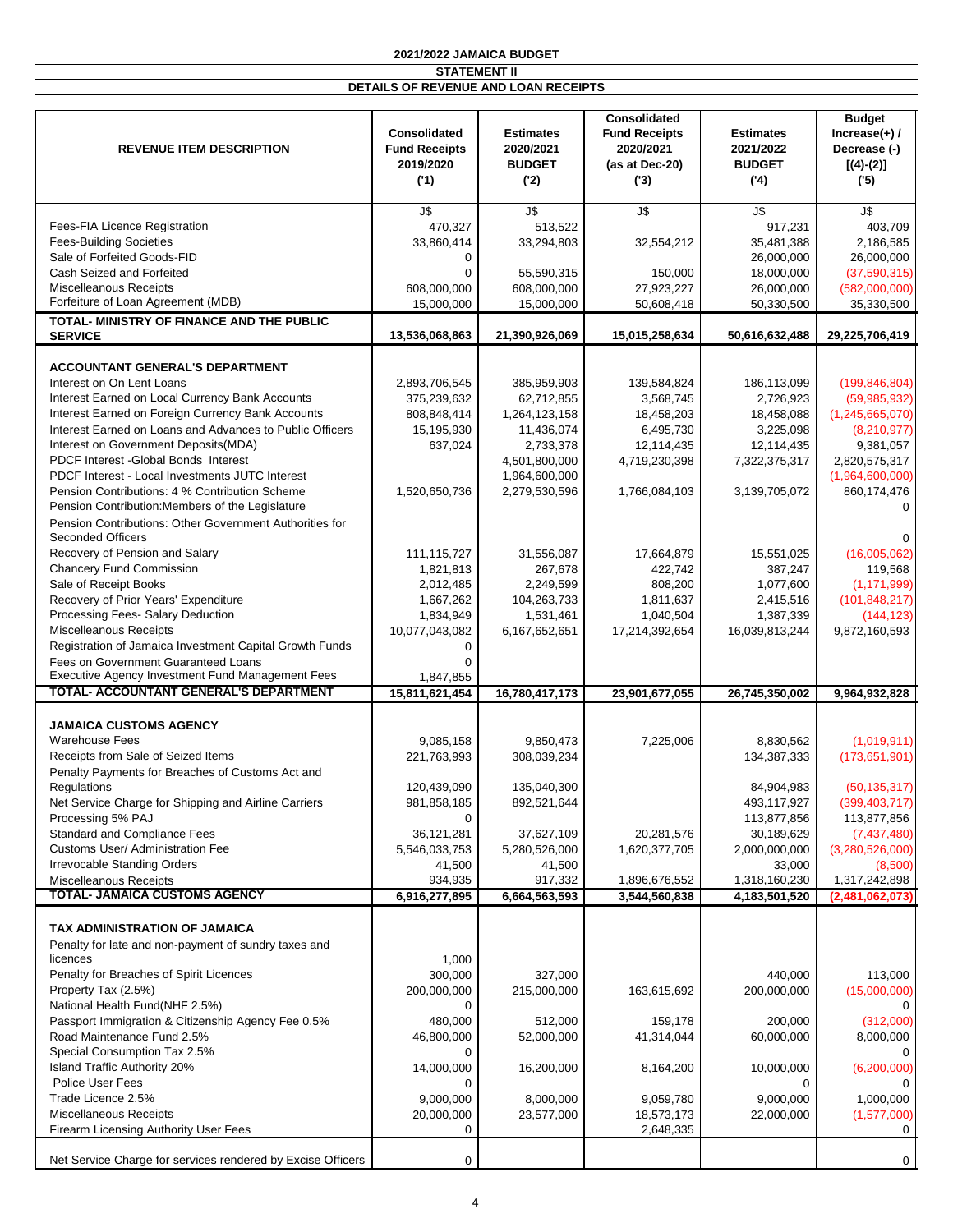| <b>REVENUE ITEM DESCRIPTION</b>                                                                                                                                                                                                                              | Consolidated<br><b>Fund Receipts</b><br>2019/2020<br>(1)                   | <b>Estimates</b><br>2020/2021<br><b>BUDGET</b><br>('2)    | Consolidated<br><b>Fund Receipts</b><br>2020/2021<br>(as at Dec-20)<br>(3) | <b>Estimates</b><br>2021/2022<br><b>BUDGET</b><br>(4)     | <b>Budget</b><br>Increase $(+)$ /<br>Decrease (-)<br>$[(4)-(2)]$<br>(5) |
|--------------------------------------------------------------------------------------------------------------------------------------------------------------------------------------------------------------------------------------------------------------|----------------------------------------------------------------------------|-----------------------------------------------------------|----------------------------------------------------------------------------|-----------------------------------------------------------|-------------------------------------------------------------------------|
| TOTAL-TAX ADMINISTRATION OF JAMAICA                                                                                                                                                                                                                          | J\$<br>290,581,000                                                         | J\$<br>315,616,000                                        | J\$<br>243,534,401                                                         | J\$<br>301,640,000                                        | J\$<br>(13,976,000)                                                     |
| <b>MINISTRY OF NATIONAL SECURITY</b><br>Sale of Services- CRDC<br><b>Miscelleanous Receipts</b><br>TOTAL- MINISTRY OF NATIONAL SECURITY                                                                                                                      | $\mathbf 0$<br>50,750,000                                                  | 15,012,000<br>15,000,000                                  | 36,292,786                                                                 | 15,012,000<br>15,000,000                                  | 0<br>0                                                                  |
|                                                                                                                                                                                                                                                              | 50,750,000                                                                 | 30,012,000                                                | 36,292,786                                                                 | 30,012,000                                                | $\mathbf{0}$                                                            |
| <b>JAMAICA DEFENCE FORCE</b>                                                                                                                                                                                                                                 |                                                                            |                                                           |                                                                            |                                                           |                                                                         |
| Rental of Lettings (Land and Buildings) Soldier's Contribution<br>Soldiers' Contribution to various services                                                                                                                                                 | 20,000,000<br>201,000,000                                                  | 1,000,000<br>3,500,000                                    |                                                                            | 1,000,000<br>3,500,000                                    | 0<br>0                                                                  |
| <b>TOTAL-JAMAICA DEFENCE FORCE</b>                                                                                                                                                                                                                           | 221,000,000                                                                | 4,500,000                                                 | $\bf{0}$                                                                   | 4,500,000                                                 | $\mathbf 0$                                                             |
| <b>POLICE DEPARTMENT</b><br><b>Police Certificates</b><br><b>Finger Print Search</b><br>Pension Contributions: Constabulary<br>Pension Contributions: Special Constables<br><b>Accident Report</b><br>Miscellaneous Receipts                                 | 425,000,000<br>0<br>$\Omega$<br>$\Omega$<br>33,612,000<br>76,650,000       | 482,369,000<br>461,000,000<br>18,687,000                  | 29,748,000<br>151,629,000<br>3,000                                         | 35,000,000<br>185,324,333<br>24,772,450                   | (447, 369, 000)<br>(275, 675, 667)<br>$\Omega$<br>6,085,450             |
| <b>TOTAL-POLICE DEPARTMENT</b>                                                                                                                                                                                                                               | 535,262,000                                                                | 31,173,880<br>993,229,880                                 | 29,927,435<br>211,307,435                                                  | 48,766,372<br>293,863,155                                 | 17,592,492<br>(699, 366, 725)                                           |
| DEPARTMENT OF CORRECTIONAL SERVICES<br>Sundry Fines and Contribution                                                                                                                                                                                         | 900,000                                                                    | 1,222,000                                                 | 2,177,544                                                                  | 1,222,000                                                 | 0                                                                       |
| TOTAL - DEPARTMENT OF CORRECTIONAL SERVICES                                                                                                                                                                                                                  | 900,000                                                                    | 1,222,000                                                 | 2,177,544                                                                  | 1,222,000                                                 | 0                                                                       |
| PASSPORT, IMMIGRATION AND CITIZENSHIP AGENCY<br><b>Passport Services</b><br><b>Citizenship Services</b><br><b>Immigration Services</b><br><b>Miscelleanous Fees</b><br><b>TOTAL- PASSPORT, IMMIGRATION AND CITIZENSHIP</b>                                   | 1,907,267,275<br>72,821,634<br>436,251,552<br>170,000,000                  |                                                           |                                                                            |                                                           | 0<br>0<br>0<br>$\mathbf 0$                                              |
| <b>AGENCY</b>                                                                                                                                                                                                                                                | 2,586,340,461                                                              | 0                                                         | 0                                                                          | $\bf{0}$                                                  | 0                                                                       |
| <b>MINISTRY OF JUSTICE</b><br><b>Traffic Fines</b><br><b>Other Court Fines</b><br>Sale of Revised Laws of Jamaica to the Private Sector<br>Forfeited Recognizances (Funds)<br>Sale of Marriage Licences<br>Miscellaneous Receipts<br><b>Tender Documents</b> | 225,578,000<br>366,000<br>$\Omega$<br>0<br>0<br>184,517,000<br>0           | 153,228,728<br>1,442,362<br>176,048,500                   | 16,500<br>83,465,877                                                       | 150,000,000<br>152,259,465                                | (3,228,728)<br>(1,442,362)<br>$\Omega$<br>(23,789,035)                  |
| <b>TOTAL- MINISTRY OF JUSTICE</b>                                                                                                                                                                                                                            | 410,461,000                                                                | 330,719,590                                               | 83,482,377                                                                 | 302,259,465                                               | (28, 460, 125)                                                          |
| <b>ADMINISTRATOR GENERAL'S DEPARTMENT</b><br>Charges for Administering Intestate Estate (50% of Gross<br>Receipts)<br>Bona Vacantia and Unclaimed Balances<br>TOTAL- ADMINISTRATOR GENERAL'S DEPARTMENT                                                      | 2,000,000                                                                  | 0                                                         |                                                                            | 10,000,000<br>2,000,000                                   | 10,000,000<br>2,000,000                                                 |
|                                                                                                                                                                                                                                                              | 2,000,000                                                                  | 0                                                         | 0                                                                          | 12,000,000                                                | 12,000,000                                                              |
| <b>MINISTRY OF FOREIGN AFFAIRS AND FOREIGN TRADE</b><br>Visa Fees from Overseas Missions<br>Authentication fees<br>Rush fees<br>Consul fees<br>Postage fees<br>Miscellaneous Receipts                                                                        | 10,203,276<br>6,802,184<br>1,700,546<br>9,523,058<br>$\Omega$<br>5,781,857 | 2,567,463<br>1,711,642<br>427,911<br>2,396,299<br>342,328 | 1,394,329<br>171,351<br>66,290,273                                         | 2,746,448<br>1,830,965<br>457,741<br>2,563,351<br>366,193 | 178,985<br>119,323<br>29,830<br>167,052<br>23,865<br>77,560             |
| TOTAL- MINISTRY OF FOREIGN AFFAIRS AND FOREIGN                                                                                                                                                                                                               |                                                                            | 1,112,567                                                 |                                                                            | 1,190,127                                                 |                                                                         |
| <b>TRADE</b>                                                                                                                                                                                                                                                 | 34,010,921                                                                 | 8,558,210                                                 | 67,855,953                                                                 | 9,154,825                                                 | 596,615                                                                 |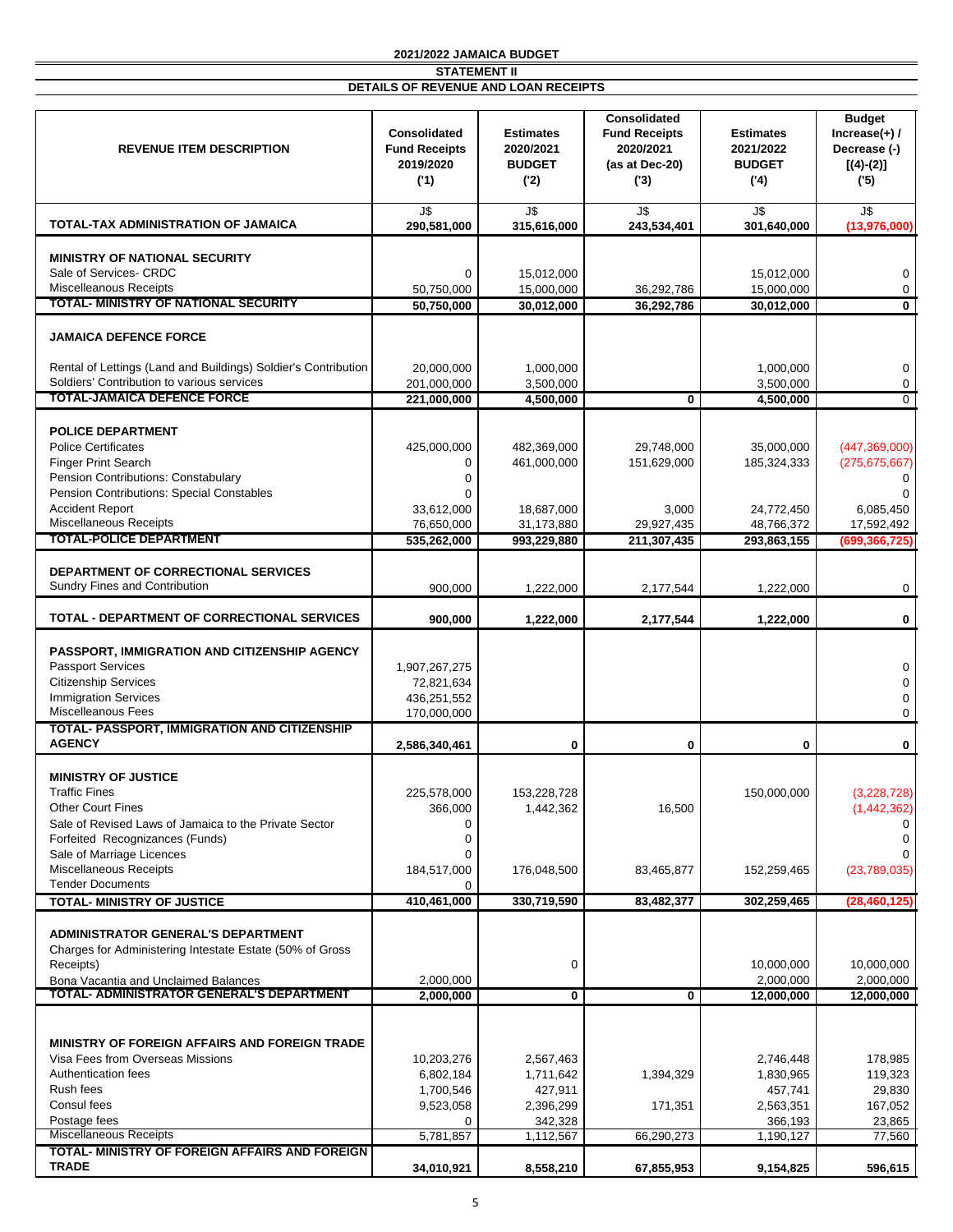|                                                                                         | Consolidated<br><b>Budget</b>                            |                                                        |                                                            |                                                       |                                                        |
|-----------------------------------------------------------------------------------------|----------------------------------------------------------|--------------------------------------------------------|------------------------------------------------------------|-------------------------------------------------------|--------------------------------------------------------|
| <b>REVENUE ITEM DESCRIPTION</b>                                                         | Consolidated<br><b>Fund Receipts</b><br>2019/2020<br>(1) | <b>Estimates</b><br>2020/2021<br><b>BUDGET</b><br>('2) | <b>Fund Receipts</b><br>2020/2021<br>(as at Dec-20)<br>(3) | <b>Estimates</b><br>2021/2022<br><b>BUDGET</b><br>(4) | Increase $(+)$ /<br>Decrease (-)<br>$[(4)-(2)]$<br>(5) |
|                                                                                         | J\$                                                      | J\$                                                    | J\$                                                        | J\$                                                   | J\$                                                    |
| <b>MINISTRY OF LABOUR AND SOCIAL SECURITY</b>                                           |                                                          |                                                        |                                                            |                                                       |                                                        |
| Reimbursement - NIS                                                                     | 820,962,000                                              | 735,011,000                                            | 327,873,771                                                | 645,604,306                                           | (89, 406, 694)                                         |
| Fees - Factories Registration Act                                                       | 2,117,031                                                | 1,587,664                                              | 1,406,980                                                  | 1,280,000                                             | (307, 664)                                             |
| Fees - Employment Agencies Registration Act<br>Fees - Recruiting of Workers Act         | 317,143<br>$\mathbf 0$                                   | 610,000                                                | 425,010                                                    | 190,000                                               | (420,000)<br>$\Omega$                                  |
| <b>Work Permit</b><br>Miscellaneous Receipts                                            | 1,100,000,000                                            | 1,400,000,000                                          | 360,497,142                                                | 800,000,000                                           | (600,000,000)                                          |
|                                                                                         | 3,079,306                                                | 700,000                                                | 272,899,315                                                | 7,744,295                                             | 7,044,295                                              |
| TOTAL-MINISTRY OF LABOUR AND SOCIAL SECURITY                                            | 1,926,475,480                                            | 2,137,908,664                                          | 963,102,219                                                | 1,454,818,601                                         | (683,090,063)                                          |
| MINISTRY OF EDUCATION, YOUTH AND CULTURE                                                |                                                          |                                                        |                                                            |                                                       |                                                        |
| Fees from Jamaica School Certificate Examinations                                       | 200,000                                                  |                                                        |                                                            |                                                       |                                                        |
| Rental of EDDC and other Buildings<br>Repayment of Bonds by Teachers                    | 6,000,000                                                | 3,000,000                                              | 401,400<br>465,583                                         | 1,200,000                                             | (1,800,000)<br>(10, 200, 000)                          |
| Transcripts                                                                             | 12,000,000<br>12,000                                     | 12,000,000<br>60,000                                   | 600                                                        | 1,800,000<br>7,200                                    | (52,800)                                               |
| Recovery of Previous years Expenditure                                                  | 12,000,000                                               | 12,000,000                                             | 3,636,002                                                  | 7,200,000                                             | (4,800,000)                                            |
| Miscellaneous Receipts                                                                  | 10,000,000                                               | 10,000,000                                             | 55,693,519                                                 | 23,000,000                                            | 13,000,000                                             |
| TOTAL- MINISTRY OF EDUCATION, YOUTH AND<br><b>CULTURE</b>                               | 40,212,000                                               | 37,060,000                                             | 60,197,104                                                 | 33,207,200                                            | (3,852,800)                                            |
|                                                                                         |                                                          |                                                        |                                                            |                                                       |                                                        |
| <b>MINISTRY OF HEALTH</b>                                                               |                                                          |                                                        |                                                            |                                                       |                                                        |
| Registration of Pharmacies and Pharmacists<br><b>Registration of Drugs</b>              | 480,000<br>12,000,000                                    | 36,000,000                                             |                                                            | 80,000,000                                            | 44,000,000                                             |
| Parents Contribution toward Maintenance of Children in                                  |                                                          |                                                        |                                                            |                                                       |                                                        |
| Children's Home                                                                         | $\mathbf 0$                                              |                                                        |                                                            |                                                       | $\Omega$                                               |
| <b>Drug Permits</b>                                                                     | 4,200,000                                                | 36,000,000                                             |                                                            | 60,000,000                                            | 24,000,000                                             |
| Miscellaneous Receipts<br>Advisory Panel on Ethics (Research Proposal)                  | 240,000                                                  | 2,160,000                                              | 27,724,569                                                 | 3,200,000                                             | 1,040,000                                              |
| <b>TOTAL- MINISTRY OF HEALTH</b>                                                        | 216,000<br>17,136,000                                    | 216,000<br>74,376,000                                  | 27,724,569                                                 | 540,000<br>143,740,000                                | 324,000<br>69,364,000                                  |
|                                                                                         |                                                          |                                                        |                                                            |                                                       |                                                        |
| <b>GOVERNMENT CHEMIST</b>                                                               |                                                          |                                                        |                                                            |                                                       |                                                        |
| Fees from Laboratory analyses<br><b>TOTAL-GOVERNMENT CHEMIST</b>                        | 1,008,000<br>1,008,000                                   | 1,008,000                                              | 538,065<br>538,065                                         | 1,008,000                                             | 0<br>$\mathbf{0}$                                      |
|                                                                                         |                                                          | 1,008,000                                              |                                                            | 1,008,000                                             |                                                        |
| MINISTRY OF CULTURE, GENDER, ENTERTAINMENT<br><b>AND SPORTS</b>                         |                                                          |                                                        |                                                            |                                                       |                                                        |
| Irrevocable Order<br>Miscelleanous Receipts                                             | 0                                                        | 0                                                      |                                                            |                                                       | 0                                                      |
| TOTAL-MINISTRY OF CULTURE, GENDER,                                                      | 115,000                                                  | 350,000                                                | 75,118                                                     | 115,000                                               | (235,000)                                              |
| <b>ENTERTAINMENT AND SPORTS</b>                                                         | 115,000                                                  | 350,000                                                | 75,118                                                     | 115,000                                               | (235,000)                                              |
| <b>MINISTRY OF INDUSTRY COMMERCE AGRICULTURE</b><br><b>AND FISHERIES</b>                |                                                          |                                                        |                                                            |                                                       |                                                        |
| Agricultural Land Management Division                                                   | 1,600,000                                                | 1,600,000                                              |                                                            |                                                       | (1,600,000)                                            |
| <b>Miscelleanous Receipts</b>                                                           | 0                                                        |                                                        | 62,834,362                                                 |                                                       |                                                        |
| Other Receipts from Agricultural Stations                                               | 0<br>6,500                                               | 12,262,392                                             |                                                            |                                                       | (12, 262, 392)<br>0                                    |
| Receipts from sundry and other receipts<br><b>TOTAL- MINISTRY OF INDUSTRY COMMERCE</b>  |                                                          |                                                        |                                                            |                                                       |                                                        |
| <b>AGRICULTURE AND FISHERIES</b>                                                        | 1,606,500                                                | 13,862,392                                             | 62,834,362                                                 | 0                                                     | (13,862,392)                                           |
|                                                                                         |                                                          |                                                        |                                                            |                                                       |                                                        |
| <b>MINISTRY OF AGRICULTURE AND FISHERIES</b><br>Receipts from sundry and other receipts |                                                          | 0                                                      |                                                            | 0                                                     |                                                        |
| Agricultural Land Management Division                                                   | 0                                                        |                                                        |                                                            | 0                                                     | 0                                                      |
| <b>Miscelleanous Receipts</b>                                                           | 0                                                        |                                                        |                                                            |                                                       | 0                                                      |
| TOTAL- MINISTRY OF AGRICULTURE AND FISHERIES                                            | 0                                                        | 0                                                      | 0                                                          | $\mathbf 0$                                           | 0                                                      |
| MINISTRY OF INDUSTRY AND COMMERCE<br>Miscelleanous Receipts                             |                                                          |                                                        |                                                            |                                                       | 0                                                      |
| <b>Other Receipt</b>                                                                    | 0                                                        |                                                        |                                                            | 60,000                                                | 60,000                                                 |
| TOTAL- MINISTRY OF INDUSTRY AND COMMERCE                                                | 0                                                        | 0                                                      | $\bf{0}$                                                   | 60,000                                                | 60,000                                                 |
|                                                                                         |                                                          |                                                        |                                                            |                                                       |                                                        |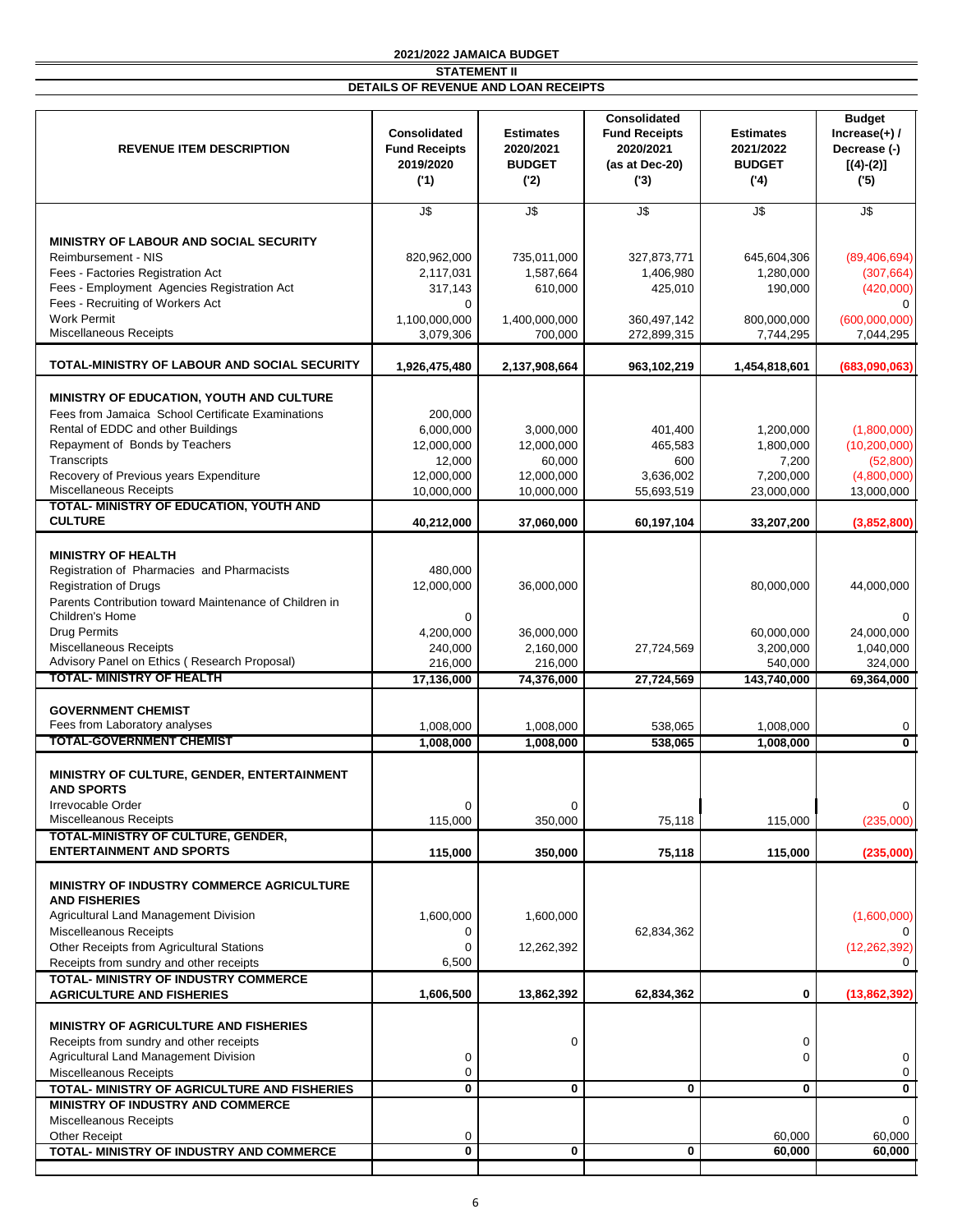| <b>REVENUE ITEM DESCRIPTION</b>                                               | Consolidated<br><b>Fund Receipts</b><br>2019/2020<br>(1) | <b>Estimates</b><br>2020/2021<br><b>BUDGET</b><br>(2) | Consolidated<br><b>Fund Receipts</b><br>2020/2021<br>(as at Dec-20)<br>(3) | <b>Estimates</b><br>2021/2022<br><b>BUDGET</b><br>(4) | <b>Budget</b><br>Increase $(+)$ /<br>Decrease (-)<br>$[(4)-(2)]$<br>(5) |
|-------------------------------------------------------------------------------|----------------------------------------------------------|-------------------------------------------------------|----------------------------------------------------------------------------|-------------------------------------------------------|-------------------------------------------------------------------------|
|                                                                               | J\$                                                      | J\$                                                   | J\$                                                                        | J\$                                                   | J\$                                                                     |
| FOOD PROTECTION, INSPECTION AND DEINFESTATION<br><b>DIVISION</b>              |                                                          |                                                       |                                                                            |                                                       |                                                                         |
| Food Protection, Inspection & Deinfestation Division -<br><b>Sundry Fees</b>  | 10,000,000                                               |                                                       |                                                                            |                                                       |                                                                         |
| TOTAL - FOOD STORAGE AND PREVENTION OF<br><b>INVESTATION DIVISION</b>         | 10,000,000                                               | $\bf{0}$                                              | $\mathbf 0$                                                                | 0                                                     | 0                                                                       |
|                                                                               |                                                          |                                                       |                                                                            |                                                       |                                                                         |
| OFFICE OF THE GOVERNMENT TRUSTEE<br>Commission on Dividend Payment            | 1,237,387                                                | 1,368,414                                             |                                                                            | 1,233,310                                             | (135, 104)                                                              |
| Legal fees and charges against the Bankruptcy                                 | 5,347,500                                                | 2,274,000                                             |                                                                            | 3,849,000                                             | 1,575,000                                                               |
| TOTAL- OFFICE OF THE GOVERNMENT TRUSTEE                                       | 6,584,887                                                | 3,642,414                                             | $\bf{0}$                                                                   | 5,082,310                                             | 1,439,896                                                               |
| OFFICE OF THE SUPERVISOR OF INSOLVENCY                                        |                                                          |                                                       |                                                                            |                                                       |                                                                         |
| <b>Insolvency Status Verification</b>                                         | 2,520,000                                                | 3,000,000                                             |                                                                            | 3,300,000                                             | 300,000                                                                 |
| <b>Trustee Application Fee</b><br><b>Trustee Licence Fee</b>                  | 80,000<br>480,000                                        | 100,000<br>150,000                                    |                                                                            | 100,000<br>150,000                                    | 0<br>$\Omega$                                                           |
| <b>Trustee License Renewal</b>                                                | 2,000                                                    | 2,000                                                 |                                                                            | 30,000                                                | 28,000                                                                  |
| Miscellaneous Receipts                                                        | 10,000                                                   | 20,000                                                | 75,000                                                                     | 20,000                                                | $\mathbf 0$                                                             |
| TOTAL-OFFICE OF THE SUPERVISOR OF INSOLVENCY                                  | 3,092,000                                                | 3,272,000                                             | 75,000                                                                     | 3,600,000                                             | 328,000                                                                 |
| <b>TRADE BOARD</b>                                                            |                                                          |                                                       |                                                                            |                                                       |                                                                         |
| <b>Certification Fees</b>                                                     | 7,401,680                                                | 7,122,951                                             |                                                                            | 6,474,078                                             | (648, 873)                                                              |
| Dealers Registration / Licensing Fees                                         | 0                                                        |                                                       |                                                                            |                                                       | $\Omega$                                                                |
| <b>Scrap Metal</b><br>Car Dealers Registration                                | 4,664,799<br>48,500,000                                  | 4,534,758<br>61,158,500                               |                                                                            | 4,528,366<br>48,400,160                               | (6, 392)<br>(12,758,340)                                                |
| <b>Collateral Letter</b>                                                      | 4,162,500                                                | 4,519,500                                             |                                                                            | 4,067,550                                             | (451, 950)                                                              |
| Letter of Transfer                                                            | 1,916,000                                                | 1,922,000                                             |                                                                            | 2,775,350                                             | 853,350                                                                 |
| Miscellaneous Receipts                                                        | 52,228,196                                               | 62,995,488                                            |                                                                            | 55,612,597                                            | (7, 382, 891)                                                           |
| <b>TOTAL- TRADE BOARD</b>                                                     | 118,873,175                                              | 142,253,197                                           | $\bf{0}$                                                                   | 121,858,101                                           | (20, 395, 096)                                                          |
| DEPARTMENT OF COOPERATIVE AND FRIENDLY<br><b>SOCIETIES</b>                    |                                                          |                                                       |                                                                            |                                                       |                                                                         |
| Amendment to Rules Fees                                                       | 30.000                                                   | 30,000                                                |                                                                            | 30.000                                                | $\Omega$                                                                |
| Registration Fees - Cooperative & Friendly Society                            | 120,000                                                  | 120,000                                               |                                                                            | 70,000                                                | (50,000)                                                                |
| Registration of Special Resolution<br>Arbitration                             | 0<br>50,000                                              | 50,000                                                |                                                                            | 40,000                                                | $\Omega$<br>(10,000)                                                    |
| Training                                                                      | 270,000                                                  | 270,000                                               |                                                                            | 157,500                                               | (112,500)                                                               |
| Registration of change in office to include registration of                   |                                                          |                                                       |                                                                            |                                                       |                                                                         |
| <b>Branch Office with IP Societies</b><br><b>Annual Fees for IP Societies</b> | $\Omega$                                                 |                                                       |                                                                            |                                                       |                                                                         |
| Miscellaneous Receipts                                                        | 300,000<br>105,000                                       | 300,000<br>105,000                                    | 389,090                                                                    | 350,000<br>125,000                                    | 50,000<br>20,000                                                        |
| TOTAL- DEPARTMENT OF COOPERATIVE AND<br><b>FRIENDLY SOCIETIES</b>             | 875,000                                                  | 875,000                                               | 389,090                                                                    | 772,500                                               | (102, 500)                                                              |
|                                                                               |                                                          |                                                       |                                                                            |                                                       |                                                                         |
| <b>COMPANIES OFFICE OF JAMAICA</b>                                            |                                                          |                                                       |                                                                            |                                                       |                                                                         |
| Fees for Registration of Companies (50% of Surplus to<br>Consolidated Fund)   | 331,842,475                                              |                                                       |                                                                            | 336,537,133                                           | 336,537,133                                                             |
| Fees for Registration of Business Names (50% Surplus to                       |                                                          |                                                       |                                                                            |                                                       |                                                                         |
| Consolidated Fund)                                                            | 63,094,971                                               |                                                       |                                                                            | 95,886,516                                            | 95,886,516                                                              |
| Miscellaneous receipts<br>TOTAL- COMPANIES OFFICE OF JAMAICA                  | 74,647,574<br>469,585,020                                | 0                                                     | 0                                                                          | 197,620,617<br>630,044,266                            | 197,620,617<br>630,044,266                                              |
|                                                                               |                                                          |                                                       |                                                                            |                                                       |                                                                         |
| <b>JAMAICA INTELLECTUAL PROPERTY OFFICE</b>                                   |                                                          |                                                       |                                                                            |                                                       |                                                                         |
| Fees for Registration of Trademark                                            | 80,581,000                                               |                                                       | 36,311,576                                                                 | 82,703,300                                            | 82,703,300                                                              |
| Patent fees<br>Design Fees                                                    | 45,000<br>216,500                                        | 10,000<br>262,500                                     | 19,830<br>131,950                                                          | 1,205,072<br>725,000                                  | 1,195,072<br>462,500                                                    |
| Search Fees                                                                   | 398,200                                                  | 402,600                                               | 5,173,400                                                                  | 440,000                                               | 37,400                                                                  |
| <b>Trade Mark Journal</b>                                                     | 422,400                                                  | 0                                                     | 96,800                                                                     |                                                       | 0                                                                       |
| <b>Trade Mark Publication</b>                                                 | 5,011,600                                                | 5,062,200                                             | 2,761,000                                                                  | 5,005,000                                             | (57, 200)                                                               |
| Geographical Indication Registration                                          | 30,000                                                   | 30,000                                                | 0                                                                          | 30,000                                                | 0                                                                       |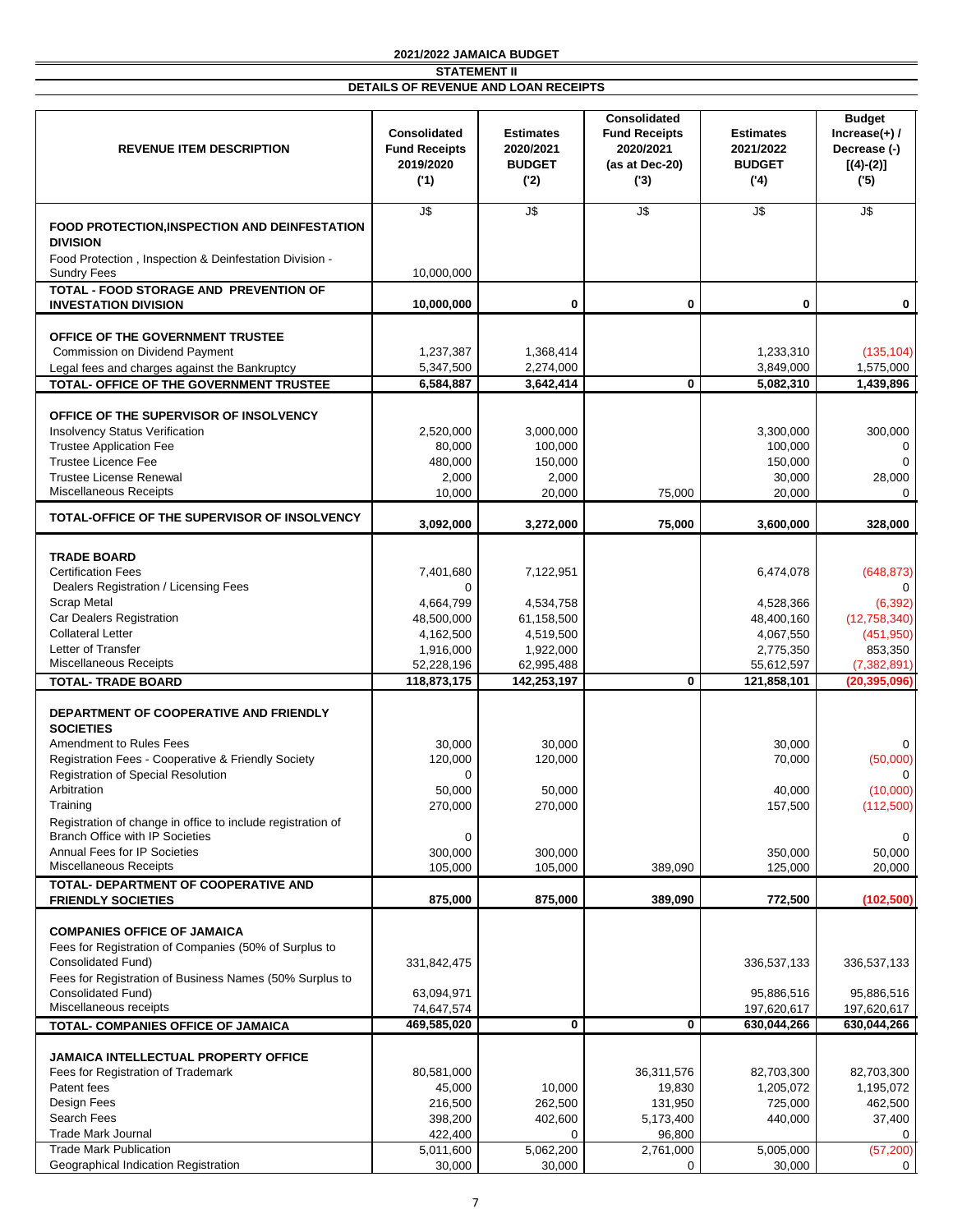| <b>REVENUE ITEM DESCRIPTION</b>                                                     | <b>Consolidated</b><br><b>Fund Receipts</b><br>2019/2020<br>(1) | <b>Estimates</b><br>2020/2021<br><b>BUDGET</b><br>('2) | Consolidated<br><b>Fund Receipts</b><br>2020/2021<br>(as at Dec-20)<br>(3) | <b>Estimates</b><br>2021/2022<br><b>BUDGET</b><br>(4) | <b>Budget</b><br>Increase $(+)$ /<br>Decrease (-)<br>$[(4)-(2)]$<br>(5) |
|-------------------------------------------------------------------------------------|-----------------------------------------------------------------|--------------------------------------------------------|----------------------------------------------------------------------------|-------------------------------------------------------|-------------------------------------------------------------------------|
| Copyright-GDA Registration                                                          | J\$<br>461,450                                                  | J\$<br>444,000                                         | J\$<br>295,475                                                             | J\$<br>621,000                                        | J\$<br>177,000                                                          |
| <b>Madrid Treaty Registration</b>                                                   | 0                                                               |                                                        |                                                                            |                                                       | $\Omega$                                                                |
| Patent Corporation Treaty Registration<br>Miscellaneous receipts                    | 125,000<br>$\Omega$                                             | 84,360,900                                             | 6,646,506                                                                  | 60,000                                                | 60,000                                                                  |
| TOTAL- JAMAICA INTELLECTUAL PROPERTY OFFICE                                         | 87,291,150                                                      | 90,572,200                                             | 51,436,537                                                                 | 90.789.372                                            | 84,578,072                                                              |
| MINISTRY OF SCIENCE ENERGY TECHNOLOGY AND<br><b>TELECOMMUNICATION</b>               |                                                                 |                                                        |                                                                            |                                                       |                                                                         |
| Fees- Electric Lighting Act                                                         | $\mathbf 0$                                                     | 16,000,000                                             | 11,365,498                                                                 | 22,018,000                                            | 6,018,000                                                               |
| <b>Miscelleanous Receipts</b><br><b>TOTAL-MINISTRY OF SCIENCE ENERGY TECHNOLOGY</b> | $\overline{0}$                                                  | 796,001,000                                            | 45,814,129                                                                 | 104,554,000                                           | (691, 447, 000)                                                         |
| <b>AND TELECOMMUNICATION</b>                                                        | 0                                                               | 812,001,000                                            | 57,179,627                                                                 | 126,572,000                                           | (685, 429, 000)                                                         |
| <b>SCIENTIFIC RESEARCH COUNCIL</b>                                                  |                                                                 |                                                        |                                                                            |                                                       |                                                                         |
| <b>Information Services</b>                                                         | 0                                                               |                                                        |                                                                            |                                                       |                                                                         |
| Process Development                                                                 | $\mathbf 0$                                                     |                                                        |                                                                            |                                                       |                                                                         |
| Product Research and Development                                                    | $\mathbf 0$                                                     | 86,408,000                                             |                                                                            | 72,878,297                                            | (13,529,703)                                                            |
| Promotion and Distribution of Products<br><b>TOTAL- SCIENTIFIC RESEARCH COUNCIL</b> | 0<br>0                                                          | 86,408,000                                             | 0                                                                          | 72,878,297                                            | (13,529,703)                                                            |
|                                                                                     |                                                                 |                                                        |                                                                            |                                                       |                                                                         |
| POST AND TELECOMMUNICATION DEPARTMENT                                               |                                                                 |                                                        |                                                                            |                                                       |                                                                         |
| Sales of Stamps                                                                     | 174,335,000                                                     | 174,335,000                                            | 58,251,836                                                                 | 160,000,000                                           | (14, 335, 000)                                                          |
| Postage, Prepayment                                                                 | 550,000,000                                                     | 680,000,000                                            | 114,409,566                                                                | 580,000,000                                           | (100,000,000)                                                           |
| Commission on Money Order and Postal Orders                                         | 0                                                               |                                                        |                                                                            | 300,000                                               | 300,000                                                                 |
| C.O.D. and Customs Clearance Fees on Parcels                                        | 4,000,000                                                       | 4,000,000                                              | 686,000                                                                    | 2,100,000                                             | (1,900,000)                                                             |
| Shares of Postage on Parcels                                                        | $\Omega$                                                        |                                                        |                                                                            |                                                       | $\Omega$                                                                |
| <b>Rental of Property</b>                                                           | 13,976,000                                                      | 13,976,000                                             | 5,665,306                                                                  | 29,250,000                                            | 15,274,000                                                              |
| Rental of Letter Boxes and Bags                                                     | 23,908,000                                                      | 23,908,000                                             | 3,987,306                                                                  | 29,000,000                                            | 5,092,000                                                               |
| Terminal Dues / Postal Administrations and Airlines<br><b>Express Mail</b>          | 30,500,000                                                      | 30,500,000                                             |                                                                            | 11,000,000                                            | (19,500,000)                                                            |
| <b>Other Postal Business</b>                                                        | 58,960,000<br>10,000,000                                        | 28,960,000<br>10,000,000                               | 1,535,890<br>3,985,459                                                     | 15,000,000<br>8,000,000                               | (13,960,000)<br>(2,000,000)                                             |
| <b>Commission fees from Jamaica National Small Business</b>                         | 5,500,000                                                       | 5,500,000                                              | 3,314,676                                                                  | 6,300,000                                             | 800,000                                                                 |
| Commission Fees from Ministry of Labour and Social                                  |                                                                 |                                                        |                                                                            |                                                       |                                                                         |
| Security for handling Welfare Payments                                              | 120,167,000                                                     | 120,167,000                                            |                                                                            | 120,000,000                                           | (167,000)                                                               |
| Commission on the sale of Ministry of Water & Housing                               |                                                                 |                                                        |                                                                            |                                                       |                                                                         |
| Water Tank and Water Coupons<br><b>TOTAL- POST AND TELECOMMUNICATION</b>            | 0                                                               | 0                                                      |                                                                            |                                                       |                                                                         |
| <b>DEPARTMENT</b>                                                                   | 991,346,000                                                     | 1,091,346,000                                          | 191,836,038                                                                | 960,950,000                                           | (130, 396, 000)                                                         |
| <b>MINISTRY OF TRANSPORT AND WORKS</b>                                              |                                                                 |                                                        |                                                                            |                                                       |                                                                         |
| <b>Tender Documents</b>                                                             | 60,000                                                          | 60,000                                                 |                                                                            | 27,000                                                | (33,000)                                                                |
| <b>Other Receipts</b>                                                               | 70,000                                                          | 147,000                                                |                                                                            | 13,000                                                | (134,000)                                                               |
| Miscelleanous Receipts                                                              | 50,000                                                          | 19,000                                                 | 267,497,167                                                                | 125,000                                               | 106,000                                                                 |
| <b>Bluefield Guest House</b>                                                        | 0                                                               |                                                        |                                                                            |                                                       | $\Omega$                                                                |
| On and Off Trailer Plates                                                           | 0                                                               |                                                        |                                                                            |                                                       |                                                                         |
| De- earmarked - Civil Aviation Authority<br>TOTAL- MINISTRY OF TRANSPORT AND WORKS  | 5,775,245,615<br>5,775,425,615                                  | 6,565,911,887                                          | 7,030,514,524<br>7,298,011,692                                             | 3,126,478,000<br>3,126,643,000                        | (3,439,433,887)<br>(3,439,494,887)                                      |
|                                                                                     |                                                                 | 6,566,137,887                                          |                                                                            |                                                       |                                                                         |
| <b>MINES AND GEOLOGY</b>                                                            |                                                                 |                                                        |                                                                            |                                                       |                                                                         |
| Application for Export Permits                                                      | 700,000                                                         |                                                        |                                                                            |                                                       |                                                                         |
| <b>Library Publication</b>                                                          | 180,000                                                         |                                                        |                                                                            |                                                       |                                                                         |
| Receipts from issue of Sundry Permits                                               | 20,000                                                          | 720,000                                                |                                                                            | 520,000                                               | (200,000)                                                               |
| Laboratory Analysis - Metallic Minerals                                             | 9,500,000                                                       | 12,000,000                                             |                                                                            | 10,000,000                                            | (2,000,000)                                                             |
| Miscellaneous Receipts                                                              | 6,500,000                                                       | 8,220,000                                              | 4,016,035                                                                  | 5,020,000                                             | (3,200,000)                                                             |
| Royalties-Bauxite                                                                   | 760,000,000                                                     | 560,000,000                                            | 404,282,934                                                                | 519,000,000                                           | (41,000,000)                                                            |
| Royalties-Limestone                                                                 | 40,000,000                                                      | 40,000,000                                             | 3,993,680                                                                  | 31,000,000                                            | (9,000,000)                                                             |
| Royalties-Marble<br><b>Blasting Inspections</b>                                     | $\Omega$<br>850,000                                             | 800,000                                                | 394,100                                                                    | 850,000                                               | 50,000                                                                  |
| <b>TOTAL- MINES AND GEOLOGY</b>                                                     | 817,750,000                                                     | 621,740,000                                            | 412,686,749                                                                | 566,390,000                                           | (55, 350, 000)                                                          |
|                                                                                     |                                                                 |                                                        |                                                                            |                                                       |                                                                         |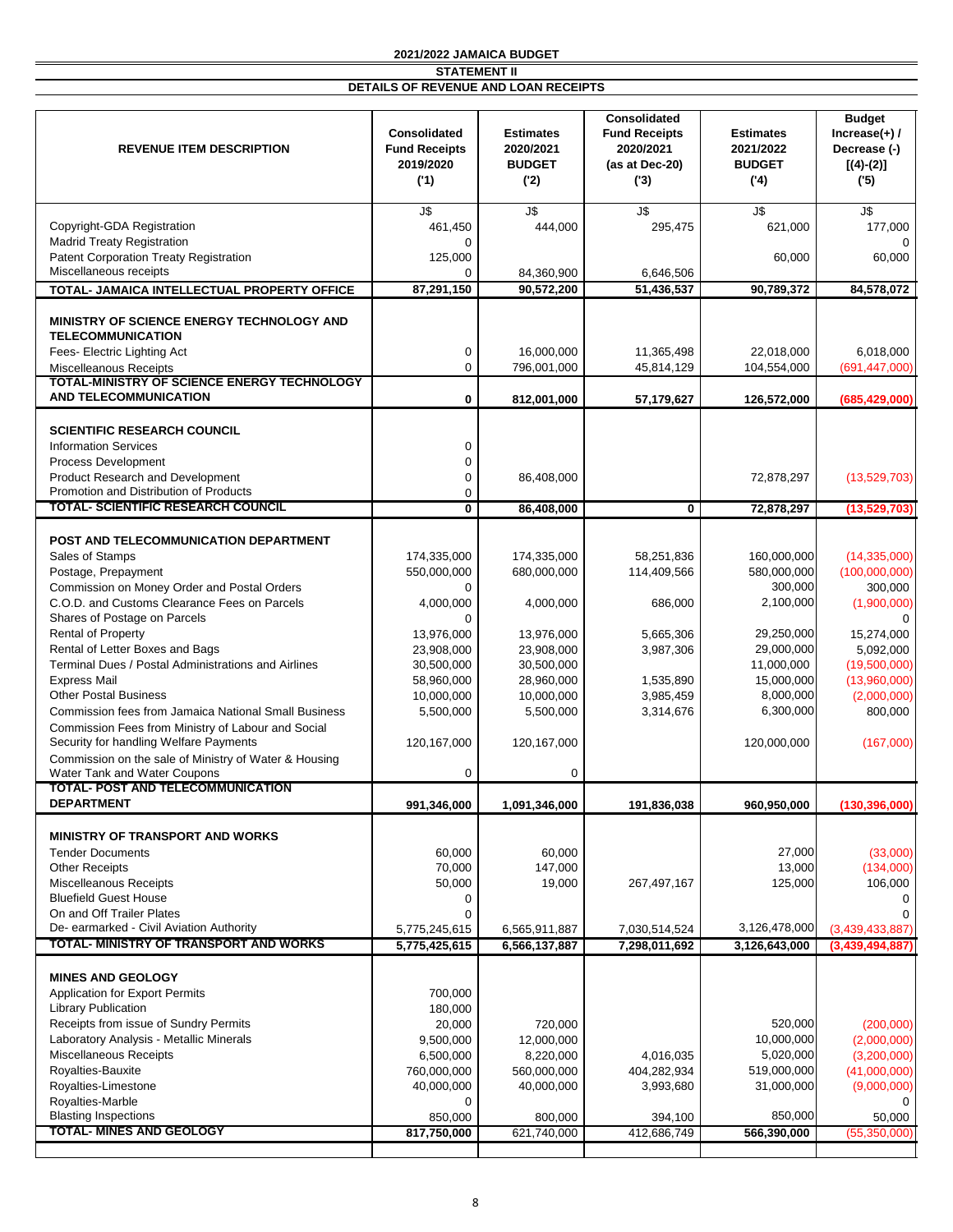| <b>REVENUE ITEM DESCRIPTION</b>                                                                                                                                          | <b>Consolidated</b><br><b>Fund Receipts</b><br>2019/2020<br>(1) | <b>Estimates</b><br>2020/2021<br><b>BUDGET</b><br>('2) | Consolidated<br><b>Fund Receipts</b><br>2020/2021<br>(as at Dec-20)<br>(3) | <b>Estimates</b><br>2021/2022<br><b>BUDGET</b><br>(4) | <b>Budget</b><br>Increase $(+)$ /<br>Decrease (-)<br>$[(4)-(2)]$<br>(5) |
|--------------------------------------------------------------------------------------------------------------------------------------------------------------------------|-----------------------------------------------------------------|--------------------------------------------------------|----------------------------------------------------------------------------|-------------------------------------------------------|-------------------------------------------------------------------------|
| MINISTRY OF LOCAL GOVERNMENT AND COMMUNITY<br><b>DEVELOPMENT</b>                                                                                                         | J\$                                                             | J\$                                                    | J\$                                                                        | J\$                                                   | J\$                                                                     |
| Fire Inspection Fees<br><b>Tender Document Fees</b><br>Repairs of Fire Hydrants<br>Permission to Host events<br><b>Fines</b>                                             | 0<br>8,000<br>0<br>$\Omega$<br>0                                | 0<br>8,000                                             |                                                                            | 34,000                                                | 26,000<br>0<br>$\Omega$<br>$\Omega$                                     |
| 6% Pension Contribution - Councillors<br>Miscellaneous Receipts                                                                                                          | $\Omega$<br>809,776                                             | 420,000                                                | 10,608,538                                                                 | 75,750                                                | $\Omega$<br>(344, 250)                                                  |
| TOTAL- MINISTRY OF LOCAL GOVERNMENT AND<br><b>COMMUNITY DEVELOPMENT</b>                                                                                                  | 817,776                                                         | 428,000                                                | 10,608,538                                                                 | 109,750                                               | (318, 250)                                                              |
| <b>JAMAICA FIRE BRIGADE</b><br>Fire Certification & Application<br>Training of Safety Monitor & Demonstration                                                            |                                                                 | 0<br>$\mathbf 0$                                       |                                                                            |                                                       |                                                                         |
| <b>TOTAL- JAMAICA FIRE BRIGADE</b>                                                                                                                                       | 0                                                               | 0                                                      | 0                                                                          | 0                                                     | $\mathbf 0$                                                             |
| <b>MISCELLEANOUS RECEIPTS (UNCLASSIFIED)</b>                                                                                                                             |                                                                 |                                                        | 5,118,926,731                                                              |                                                       |                                                                         |
| <b>TOTAL NON TAX REVENUE</b>                                                                                                                                             | 59,600,575,965                                                  | 67,290,901,000                                         | 59,283,166,688                                                             | 94,185,200,000                                        | 27,032,008,900                                                          |
| <b>TOTAL RECURRENT REVENUE</b>                                                                                                                                           | 625,478,884,969                                                 | 656,098,126,493                                        | 404,696,353,857                                                            | 666,646,488,760                                       | 10,686,072,168                                                          |
| <b>CAPITAL REVENUE</b><br><b>LAND SALES</b>                                                                                                                              |                                                                 |                                                        |                                                                            |                                                       |                                                                         |
| <b>Crown Property Sales</b><br><b>TOTAL-LAND SALES</b>                                                                                                                   | 36,322,500                                                      | 214,421,773                                            |                                                                            |                                                       | (214, 421, 773)                                                         |
|                                                                                                                                                                          | 36,322,500                                                      | 214,421,773                                            | 0                                                                          | 0                                                     | (214, 421, 773)                                                         |
| <b>LOAN REPAYMENTS</b><br>Miscellaneous                                                                                                                                  | 3,083,500,000                                                   | 121,578,227                                            | 436,268,433                                                                | 96,419,057                                            | (25, 159, 170)                                                          |
| <b>TOTAL LOAN REPAYMENTS</b>                                                                                                                                             | 3,083,500,000                                                   | 121,578,227                                            | 436,268,433                                                                | 96,419,057                                            | (25, 159, 170)                                                          |
| <b>EXTRAORDINARY RECEIPTS</b><br>Miscelleanous<br><b>PCDF Other Inflow</b>                                                                                               | 18,552,943,708                                                  | 8,193,000,000                                          | 3,310,253,046                                                              | 4,348,700,000                                         | $\Omega$<br>(3,844,300,000)                                             |
| <b>Proceeds from Divestment</b><br>TOTAL-EXTRAORDINARY RECEIPTS                                                                                                          | 0<br>18,552,943,708                                             | 24,000,000,000<br>32,193,000,000                       | 3,310,253,046                                                              | 4,348,700,000                                         | (24,000,000,000)<br>(27, 844, 300, 000)                                 |
| <b>TOTAL CAPITAL REVENUE</b>                                                                                                                                             |                                                                 |                                                        | 3,746,521,480                                                              |                                                       |                                                                         |
|                                                                                                                                                                          | 21,672,766,208                                                  | 32,529,000,000                                         |                                                                            | 4,445,119,057                                         | (28,083,880,943)                                                        |
| <b>GRANTS</b><br><b>TRANSFER FROM CAPITAL DEVELOPMENT FUND</b><br><b>Transfer to Current Account</b><br>Transfers in lieu of Income Tax from Alumina Producers<br>Others | 130,900,000<br>0<br>0                                           | 135,700,000                                            |                                                                            | 148,700,000                                           | 13,000,000<br>0<br>0                                                    |
| <b>TOTAL- TRANSFER TO CAPITAL ACCOUNT</b>                                                                                                                                | 130,900,000                                                     | 135,700,000                                            | $\bf{0}$                                                                   | 148,700,000                                           | $\mathbf 0$                                                             |
| <b>EXTERNAL GRANTS</b><br><b>European Union</b><br><b>Miscelleanous Grants</b>                                                                                           | 0<br>0                                                          | 0<br>2,987,000,000                                     | 3,406,627,613<br>2,443,825,413                                             | 2,816,000,000<br>2,960,800,000                        | (26, 200, 000)                                                          |
| <b>Other Grants</b><br><b>TOTAL EXTERNAL GRANTS</b>                                                                                                                      | 5,635,485,000<br>5,635,485,000                                  | 1,350,323,510<br>4,337,323,510                         | 5,850,453,026                                                              | 5,776,800,000                                         | (1,350,323,510)<br>(1,376,523,510)                                      |
| <b>TOTAL GRANTS</b>                                                                                                                                                      | 5,766,385,000                                                   | 4,473,023,510                                          | 5,850,453,026                                                              | 5,925,500,000                                         | (1,376,523,510)                                                         |
| <b>EXTERNAL LOANS</b>                                                                                                                                                    |                                                                 |                                                        |                                                                            |                                                       |                                                                         |
| <b>Multilateral</b><br>Loans to be raised under Act 39 of 1964                                                                                                           |                                                                 |                                                        |                                                                            |                                                       |                                                                         |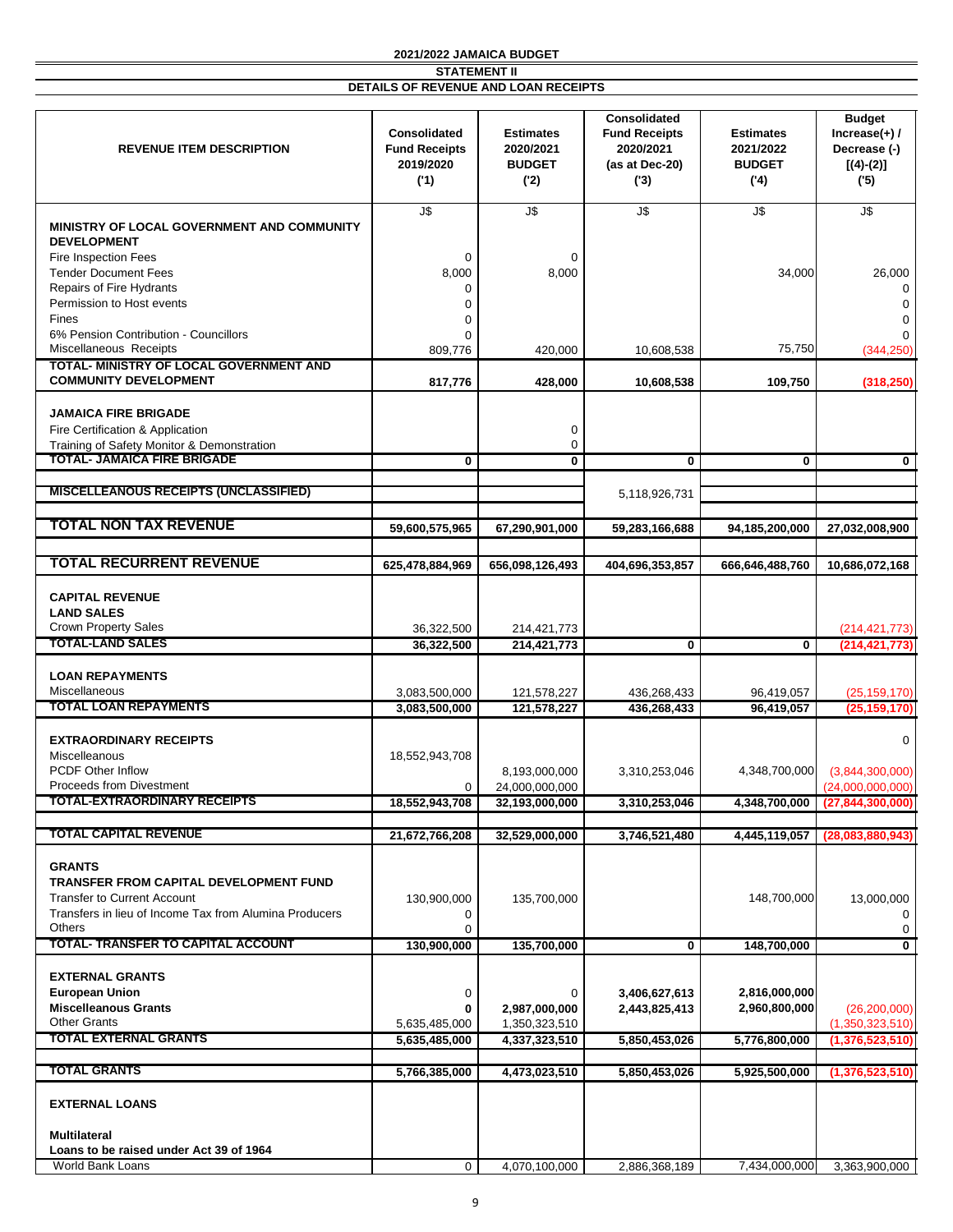| <b>REVENUE ITEM DESCRIPTION</b>        | Consolidated<br><b>Fund Receipts</b><br>2019/2020<br>(1) | <b>Estimates</b><br>2020/2021<br><b>BUDGET</b><br>('2) | Consolidated<br><b>Fund Receipts</b><br>2020/2021<br>(as at Dec-20)<br>(3) | <b>Estimates</b><br>2021/2022<br><b>BUDGET</b><br>(4) | <b>Budget</b><br>Increase $(+)$ /<br>Decrease (-)<br>$[(4)-(2)]$<br>(5) |
|----------------------------------------|----------------------------------------------------------|--------------------------------------------------------|----------------------------------------------------------------------------|-------------------------------------------------------|-------------------------------------------------------------------------|
|                                        | J\$                                                      | J\$                                                    | J\$                                                                        | J\$                                                   | J\$                                                                     |
| Inter-American Development Bank        | 36,944,300,000                                           | 10,175,250,000                                         | 18,036,736,584                                                             | 14,868,000,000                                        | 4,692,750,000                                                           |
| <b>USAID</b>                           | 0                                                        | 0                                                      |                                                                            |                                                       | 0                                                                       |
| Caribbean Development Bank             | $\mathbf 0$                                              | 0                                                      |                                                                            |                                                       | 0                                                                       |
| European Union                         | $\Omega$                                                 | $\Omega$                                               |                                                                            |                                                       | $\mathbf 0$                                                             |
| World Bank/IDB                         | 0                                                        | 0                                                      |                                                                            |                                                       | $\mathbf 0$                                                             |
| <b>IFID</b>                            |                                                          | $\mathbf 0$                                            |                                                                            |                                                       |                                                                         |
| OECF/USAID                             | $\mathbf 0$<br>$\Omega$                                  | $\Omega$                                               | 12,075,426                                                                 |                                                       | $\mathbf 0$<br>$\mathbf 0$                                              |
|                                        |                                                          |                                                        |                                                                            |                                                       |                                                                         |
| <b>OPEC</b>                            | 0                                                        | 0                                                      |                                                                            |                                                       | $\mathbf 0$                                                             |
| <b>OECF</b>                            | $\Omega$                                                 | $\Omega$                                               |                                                                            |                                                       | $\mathbf 0$                                                             |
| IMF                                    | $\Omega$                                                 | $\Omega$                                               | 1,199,731,000                                                              |                                                       |                                                                         |
| <b>IBRD</b>                            | 9,310,000,000                                            | 5,689,410,000                                          | 4,375,487,000                                                              |                                                       | (5,689,410,000)                                                         |
| Other                                  | 0                                                        | 6,499,170,000                                          |                                                                            |                                                       | (6,499,170,000)                                                         |
| <b>Total Multilateral Loans</b>        | 46,254,300,000                                           | 26,433,930,000                                         | 26,510,398,200                                                             | 22,302,000,000                                        | (4, 131, 930, 000)                                                      |
|                                        |                                                          |                                                        |                                                                            |                                                       |                                                                         |
| <b>Bilateral</b>                       |                                                          |                                                        |                                                                            |                                                       |                                                                         |
| Government of China                    | 0                                                        | 7,944,570,000                                          | 5,901,583,965                                                              |                                                       | (7,944,570,000)                                                         |
| Government of Germany                  | 0                                                        | 0                                                      |                                                                            |                                                       |                                                                         |
| <b>JBIC</b>                            | 0                                                        | 0                                                      |                                                                            |                                                       |                                                                         |
| Kuwait                                 | $\Omega$                                                 | $\Omega$                                               |                                                                            |                                                       |                                                                         |
| Saudi                                  | 0                                                        | 0                                                      |                                                                            |                                                       |                                                                         |
| <b>PL480</b>                           | 0                                                        | 0                                                      |                                                                            |                                                       |                                                                         |
| Other                                  | $\Omega$                                                 | $\Omega$                                               |                                                                            |                                                       |                                                                         |
|                                        |                                                          |                                                        |                                                                            |                                                       |                                                                         |
| <b>Other Loans</b>                     | 0                                                        | 0                                                      |                                                                            |                                                       |                                                                         |
| <b>Capital Market</b>                  | $\mathbf 0$                                              | $\Omega$                                               |                                                                            |                                                       |                                                                         |
| Other                                  | 0                                                        | $\Omega$                                               |                                                                            | 18,024,100,000                                        |                                                                         |
| <b>Total Bilateral Loans</b>           | $\bf{0}$                                                 | 7,944,570,000                                          | 5,901,583,965                                                              | 18,024,100,000                                        | (7,944,570,000)                                                         |
|                                        |                                                          |                                                        |                                                                            |                                                       |                                                                         |
| <b>TOTAL-EXTERNAL LOANS</b>            | 46,254,300,000                                           | 34,378,500,000                                         | 32,411,982,165                                                             | 40,326,100,000                                        | (12,076,500,000)                                                        |
|                                        |                                                          |                                                        |                                                                            |                                                       |                                                                         |
| <b>DOMESTIC LOANS</b>                  |                                                          |                                                        |                                                                            |                                                       |                                                                         |
| <b>Local Commercial Banking Sector</b> | 0                                                        | 0                                                      |                                                                            |                                                       |                                                                         |
| Benchmark Notes & Treasury Bills       | 56,670,410,000                                           | 109,224,430,000                                        | 139,084,690,000                                                            |                                                       | 89,979,500,000 (19,244,930,000)                                         |
| Indexed Bonds & US\$ Loans             | 0                                                        | 0                                                      |                                                                            |                                                       |                                                                         |
| Other                                  | $\Omega$                                                 | $\Omega$                                               |                                                                            |                                                       |                                                                         |
| <b>TOTAL- DOMESTIC LOANS</b>           | 56,670,410,000                                           | 109,224,430,000                                        | 139,084,690,000                                                            | 89,979,500,000                                        | (19, 244, 930, 000)                                                     |
|                                        |                                                          |                                                        |                                                                            |                                                       |                                                                         |
| <b>TOTAL LOANS</b>                     | 102,924,710,000                                          | 143,602,930,000                                        | 171,496,672,165                                                            | 130,305,600,000                                       | (31, 321, 430, 000)                                                     |
|                                        |                                                          |                                                        |                                                                            |                                                       |                                                                         |
|                                        |                                                          |                                                        | <b>Consolidated</b>                                                        |                                                       |                                                                         |
| <b>RECURRENT REVENUE</b>               |                                                          |                                                        |                                                                            |                                                       |                                                                         |
| <b>Tax Revenue</b>                     | 565,878,309,004                                          | 588,807,225,493                                        | 345,413,187,169                                                            | 572,461,288,760                                       | (22, 928, 916, 489)                                                     |
| Non Tax Revenue                        | 59,600,575,965                                           | 67,290,901,000                                         | 59,283,166,688                                                             | 94,185,200,000                                        | (7,690,325,035)                                                         |
| <b>CAPITAL REVENUE</b>                 | 21,672,766,208                                           | 32,529,000,000                                         | 3,746,521,480                                                              | 4,445,119,057                                         | (10, 856, 233, 792)                                                     |
| <b>GRANTS</b>                          |                                                          |                                                        |                                                                            |                                                       |                                                                         |
| Transfer from Capital Development Fund | 130,900,000                                              | 135,700,000                                            | 0                                                                          | 148,700,000                                           | (4,800,000)                                                             |
| <b>External Grants</b>                 |                                                          |                                                        |                                                                            |                                                       |                                                                         |
| <b>LOANS</b>                           | 5,635,485,000                                            | 4,337,323,510                                          | 5,850,453,026                                                              | 5,776,800,000                                         | 1,298,161,490                                                           |
|                                        |                                                          |                                                        |                                                                            |                                                       | 0                                                                       |
| <b>External Loans</b>                  | 46,254,300,000                                           | 34,378,500,000                                         | 32,411,982,165                                                             | 40,326,100,000                                        | 11,875,800,000                                                          |
| Domestic Loans                         | 56,670,410,000                                           | 109,224,430,000                                        | 139,084,690,000                                                            | 89,979,500,000                                        | (52, 554, 020, 000)                                                     |
|                                        | 755,842,746,177                                          | 836,703,080,003                                        | 585,790,000,527                                                            | 807,322,707,817                                       | (80, 860, 333, 826)                                                     |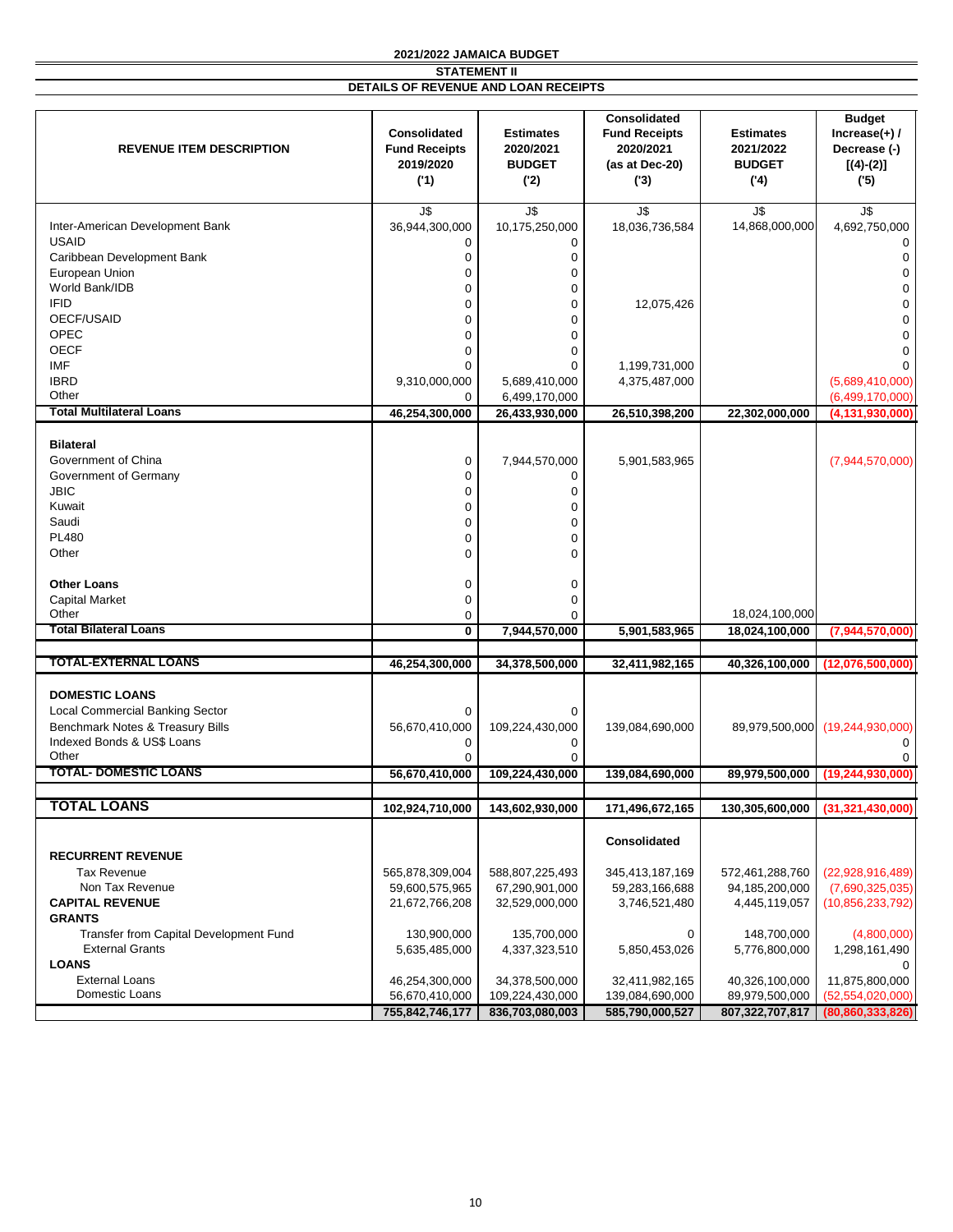**STATEMENT III**

**Summary of Revenue Estimates and Estimates of Expenditure for the Year 2021-2022**

**\$'000**

| <b>RECURRENT</b> |                                                       |                    |                                                      |                    |  |
|------------------|-------------------------------------------------------|--------------------|------------------------------------------------------|--------------------|--|
|                  | <b>REVENUE</b>                                        |                    | <b>EXPENDITURE</b>                                   |                    |  |
|                  |                                                       | Estimates,         |                                                      | Estimates,         |  |
|                  |                                                       | 2021/2022          |                                                      | 2021/2022          |  |
|                  | <b>RECURRENT REVENUE</b>                              |                    | <b>RECURRENT EXPENDITURE</b>                         |                    |  |
|                  |                                                       |                    |                                                      |                    |  |
|                  | Customs                                               | 47,200,478,898.81  | His Excellency the Governor-General and Staff        | 368,189,000.00     |  |
|                  | Income Tax                                            | 166,511,866,961.88 | <b>Houses of Parliament</b>                          | 1,293,275,000.00   |  |
|                  | <b>Stamp Duties</b>                                   | 7,453,051,806.39   | Office of the Public Defender                        | 157,771,000.00     |  |
|                  | Motor Vehicle Licences(Motor Vehicle Act)             | 4,745,650,759.68   | <b>Auditor General</b>                               | 938,587,000.00     |  |
|                  | <b>Other Licences</b>                                 | 610,748,119.03     | Office of the Services Commissions                   | 371,134,000.00     |  |
|                  | <b>Travel Tax</b>                                     | 4,880,720,000.45   | Office of the Children's Advocate                    | 202,377,000.00     |  |
|                  | Betting, Gaming and Lotteries-Duties, Fees and Levies | 7,333,722,323.40   | Independent Commission of Investigations             | 691,288,000.00     |  |
|                  | <b>Education Tax</b>                                  | 34,219,754,197.54  | <b>Integrity Commission</b>                          | 923,650,000.00     |  |
|                  | <b>Contractors Levy</b>                               | 2,119,444,443.32   | Office of the Prime Minister                         | 8,150,130,000.00   |  |
|                  | <b>General Consumption Tax</b>                        | 203,317,336,613.88 | Office of the Cabinet                                | 1,041,675,000.00   |  |
|                  | Special Consumption Tax                               | 83,987,786,400.00  | Ministry of Tourism                                  | 10,971,360,000.00  |  |
|                  | <b>Environmental Levy</b>                             | 4,214,401,525.43   | Ministry of Economic Growth and Job Creation         | 15,229,210,000.00  |  |
|                  | <b>Telephone Call Tax</b>                             | 3,354,650,876.00   | Ministry of Finance and Public Service               | 388,932,737,000.00 |  |
|                  |                                                       |                    | Ministry of Housing, Urban Renewal, Environment and  | 2,988,890,000.00   |  |
|                  | <b>Guest Accomodation Room Tax</b>                    | 645,600,000.00     | Climate Change                                       |                    |  |
|                  | Minimum Business Tax                                  |                    | Ministry of National Security                        | 84,378,117,000.00  |  |
|                  | Quarry Tax                                            | 84,185,845.89      | Ministry of Justice                                  | 9,508,744,000.00   |  |
|                  | Import Licences-Trade Board                           | 304,929,988.00     | Ministry of Foreign Affairs and Foreign Trade        | 4,595,380,000.00   |  |
|                  | <b>Telecommunication Licences</b>                     | 1,476,960,000.00   | Ministry of Labour and Social Security               | 13,652,216,000.00  |  |
|                  |                                                       |                    | Ministry of Education, Youth and Education           | 117,794,351,000.00 |  |
|                  | <b>TOTAL TAX REVENUE</b>                              | 572,461,288,759.70 | Ministry of Health and Wellness                      | 87,124,354,000.00  |  |
|                  |                                                       |                    | Ministry of Culture, Gender, Entertainment and Sport | 3,929,343,000.00   |  |
|                  |                                                       |                    | Ministry of Agriculture and Fisheries                | 9,652,912,000.00   |  |
|                  | <b>NON-TAX REVENUE</b>                                | 94,185,200,000.42  | Ministry of Industry, Investment and Commerce        | 4,165,785,000.00   |  |
|                  |                                                       |                    | Ministry of Science, Energy and Technology           | 9,742,418,000.00   |  |
|                  | <b>SUBTOTAL NON TAX REVENUE</b>                       | 94,185,200,000.42  | Ministry of Transport and Mining                     | 11,934,479,000.00  |  |
|                  |                                                       |                    | Ministry of Local Government and Rural Development   | 17,372,589,000.00  |  |
|                  |                                                       |                    |                                                      |                    |  |
|                  | <b>TRANSFERS FROM CAPITAL DEVELOPMENT FUND</b>        | 148,700,000.00     | <b>GROSS TOTAL</b>                                   | 806,110,961,000.00 |  |
|                  |                                                       |                    |                                                      |                    |  |
|                  |                                                       |                    | Less Appropriations-In-Aid                           | 29,531,392,000.00  |  |
|                  |                                                       |                    |                                                      |                    |  |
|                  |                                                       |                    |                                                      |                    |  |
|                  | <b>TOTAL RECURRENT REVENUE</b>                        | 666,795,188,760    | <b>TOTAL RECURRENT EXPENDITURE</b>                   | 776,579,569,000.00 |  |
|                  |                                                       |                    |                                                      |                    |  |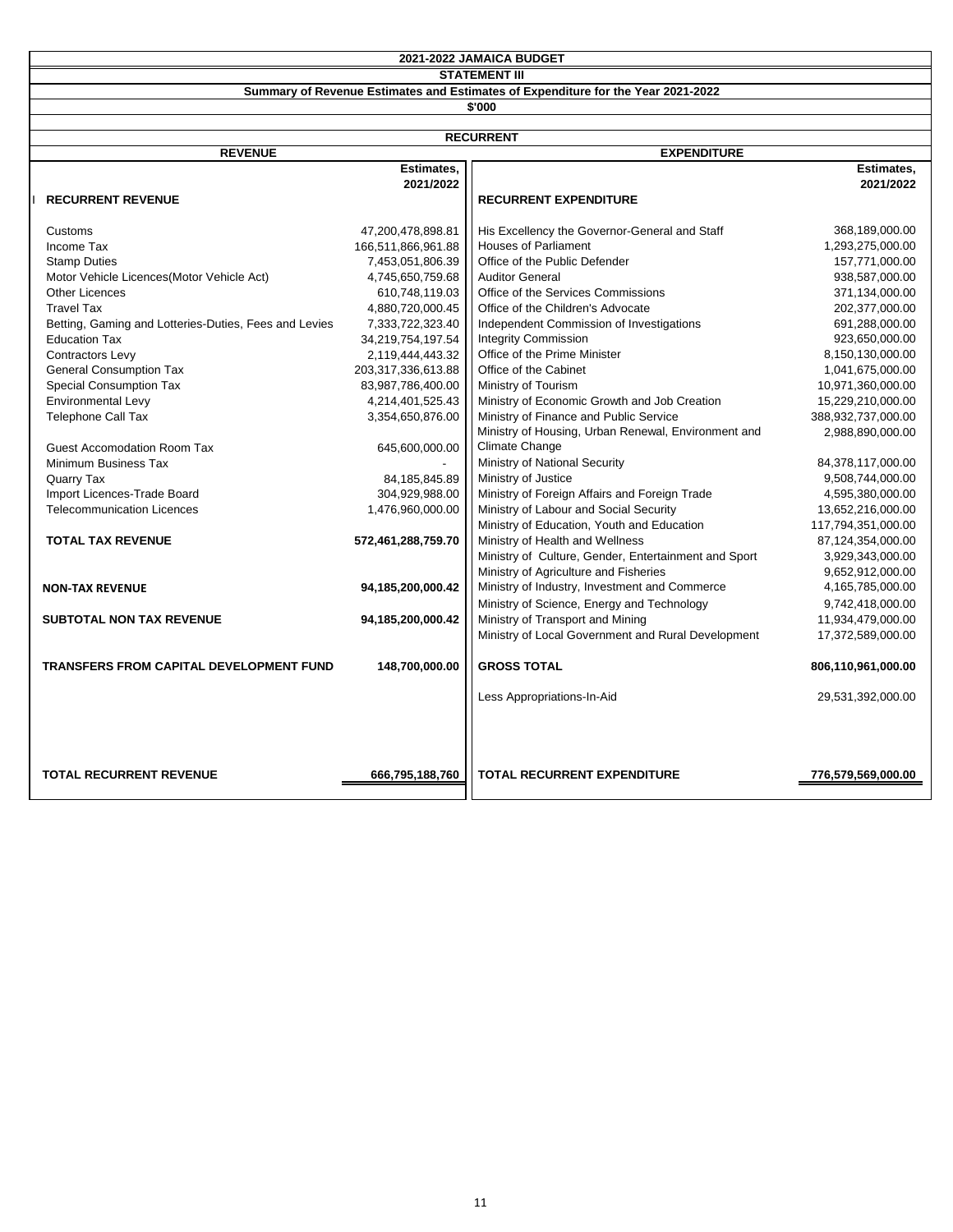| 2021-2022 JAMAICA BUDGET                                                                                 |                                   |                                                                                        |                                        |
|----------------------------------------------------------------------------------------------------------|-----------------------------------|----------------------------------------------------------------------------------------|----------------------------------------|
| <b>STATEMENT III</b><br>Summary of Revenue Estimates and Estimates of Expenditure for the Year 2021-2022 |                                   |                                                                                        |                                        |
| \$'000                                                                                                   |                                   |                                                                                        |                                        |
|                                                                                                          |                                   | <b>CAPITAL</b>                                                                         |                                        |
| <b>REVENUE</b>                                                                                           |                                   | <b>EXPENDITURE</b>                                                                     |                                        |
|                                                                                                          | Estimates,                        |                                                                                        | Estimates,                             |
| <b>CAPITAL REVENUE</b>                                                                                   | 2021/2022                         | <b>CAPITAL EXPENDITURE</b>                                                             | 2021/2022                              |
|                                                                                                          |                                   |                                                                                        |                                        |
| <b>Land Sales</b>                                                                                        |                                   | Office of the Prime Minister                                                           | 5,878,657,000.00                       |
| Loan Repayments<br>Extraordinary Receipts: Miscelleanous                                                 | 96,419,057.05<br>4,348,700,000.00 | Ministry of Economic Growth and Job Creation<br>Ministry of Finance and Public Service | 20,383,298,000.00<br>12,415,683,000.00 |
|                                                                                                          |                                   | Ministry of Housing, Urban Renewal, Environment and<br>Climate Change                  | 309,939,000.00                         |
| <b>Subt Total Capital Revenue</b>                                                                        | 4,445,119,057.05                  | Ministry of National Security                                                          | 6,480,397,000.00                       |
|                                                                                                          |                                   | Ministry of Justice                                                                    | 520,000,000.00                         |
|                                                                                                          |                                   | Ministry of Labour and Social Security                                                 | 81,094,000.00                          |
| <b>External Loans</b>                                                                                    |                                   | Ministry of Education, Youth and Education                                             | 1,163,000,000.00                       |
|                                                                                                          |                                   | Ministry of Health and Wellness                                                        | 2,714,648,000.00                       |
| (A) Multilateral                                                                                         |                                   | Ministry of Agriculture and Fisheries                                                  | 1,286,052,000.00                       |
|                                                                                                          |                                   | Ministry of Industry, Investment and Commerce                                          | 349,697,000.00                         |
| World Bank Loans                                                                                         | 7,434,000,000.00                  | Ministry of Science, Energy and Technology                                             | 313,503,000.00                         |
| Inter-American Development Bank                                                                          | 14,868,000,000.00                 | Ministry of Local Government and Rural Development                                     | 2,305,350,000.00                       |
| <b>USAID</b><br>Caribbean Development Bank                                                               |                                   |                                                                                        |                                        |
| European Union                                                                                           |                                   |                                                                                        |                                        |
| World Bank/IDB                                                                                           |                                   |                                                                                        |                                        |
| <b>IFID</b>                                                                                              |                                   |                                                                                        |                                        |
| OECF/USAID                                                                                               |                                   |                                                                                        |                                        |
| OPEC                                                                                                     |                                   |                                                                                        |                                        |
| <b>OECF</b>                                                                                              |                                   |                                                                                        |                                        |
| IMF                                                                                                      |                                   |                                                                                        |                                        |
| <b>IBRD</b>                                                                                              |                                   |                                                                                        |                                        |
| Other                                                                                                    |                                   |                                                                                        |                                        |
| <b>Total Multilateral</b>                                                                                |                                   | <b>GROSS TOTOTAL</b>                                                                   | 54,201,318,000.00                      |
|                                                                                                          | 22,302,000,000.00                 | Less Appropriations-In-Aid                                                             |                                        |
| (B) Bilateral                                                                                            |                                   |                                                                                        |                                        |
|                                                                                                          |                                   | TOTAL CAPITAL EXPENDITURE                                                              | 54,201,318,000.00                      |
| Government of China                                                                                      |                                   |                                                                                        |                                        |
| Government of Germany                                                                                    |                                   |                                                                                        |                                        |
| <b>JBIC</b>                                                                                              |                                   |                                                                                        |                                        |
| Kuwait                                                                                                   |                                   |                                                                                        |                                        |
| Saudi                                                                                                    |                                   |                                                                                        |                                        |
| <b>PL480</b>                                                                                             |                                   |                                                                                        |                                        |
| Other                                                                                                    | 18,024,100,000.00                 |                                                                                        |                                        |
| <b>Total Bilateral</b>                                                                                   | 18,024,100,000.00                 |                                                                                        |                                        |
| (C) Capital Market                                                                                       |                                   |                                                                                        |                                        |
| <b>Total External Loans</b>                                                                              | 40,326,100,000.00                 |                                                                                        |                                        |
| <b>Domestic Loans</b>                                                                                    |                                   |                                                                                        |                                        |
| (D) Benchmark Notes & Treasury Bills                                                                     | 89,979,500,000.00                 |                                                                                        |                                        |
| (E) Other                                                                                                |                                   |                                                                                        |                                        |
| <b>Total Domestic Loan</b>                                                                               | 89,979,500,000.00                 |                                                                                        |                                        |
| <b>Total External and Domestic Loans</b>                                                                 | 130,305,600,000.00                |                                                                                        |                                        |
|                                                                                                          |                                   |                                                                                        |                                        |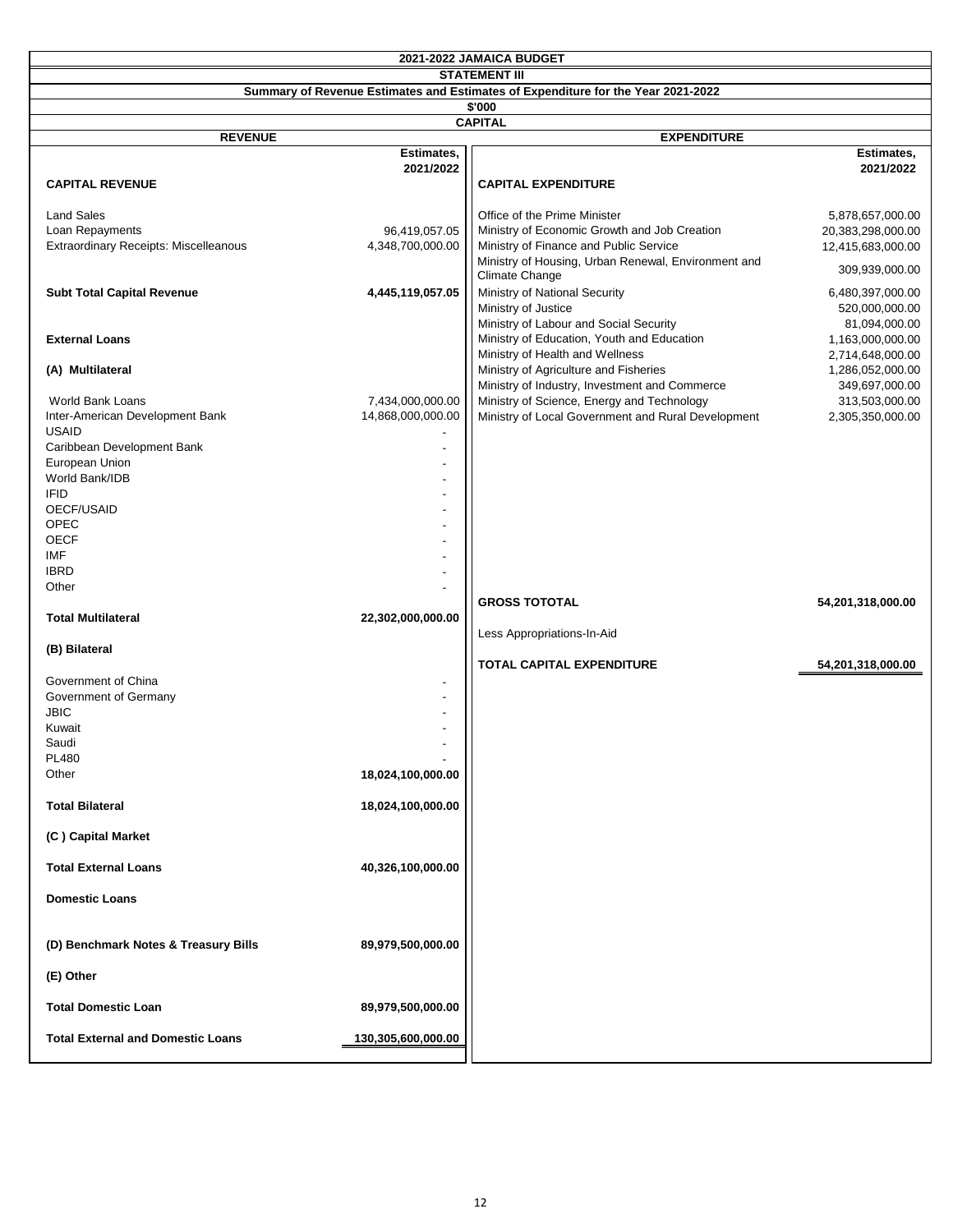| 2021-2022 JAMAICA BUDGET                                                                                                                                    |                                                                                                    |                                                                                  |                                         |  |
|-------------------------------------------------------------------------------------------------------------------------------------------------------------|----------------------------------------------------------------------------------------------------|----------------------------------------------------------------------------------|-----------------------------------------|--|
|                                                                                                                                                             | <b>STATEMENT III</b>                                                                               |                                                                                  |                                         |  |
|                                                                                                                                                             |                                                                                                    | Summary of Revenue Estimates and Estimates of Expenditure for the Year 2021-2022 |                                         |  |
|                                                                                                                                                             | \$'000                                                                                             |                                                                                  |                                         |  |
|                                                                                                                                                             | <b>SUMMARY</b>                                                                                     |                                                                                  |                                         |  |
| <b>REVENUE</b>                                                                                                                                              |                                                                                                    | <b>EXPENDITURE</b>                                                               |                                         |  |
| Tax and Non Tax Revenue<br><b>Capital Revenue</b><br><b>Transfer from Capital Development Fund</b><br>Loan Funds (Raised and to be Raised)<br><b>Grants</b> | 666,646,488,760.12<br>4,445,119,057.05<br>148,700,000.00<br>130,305,600,000.00<br>5,776,800,000.00 | <b>Recurrent Estimates</b><br><b>Capital Estimates</b>                           | 776,579,569,000.00<br>54,201,318,000.00 |  |
| <b>TOTAL RECEIPTS</b>                                                                                                                                       | 807.322.707.817.17                                                                                 | <b>TOTAL EXPENDITURE</b>                                                         | 830,780,887,000.00                      |  |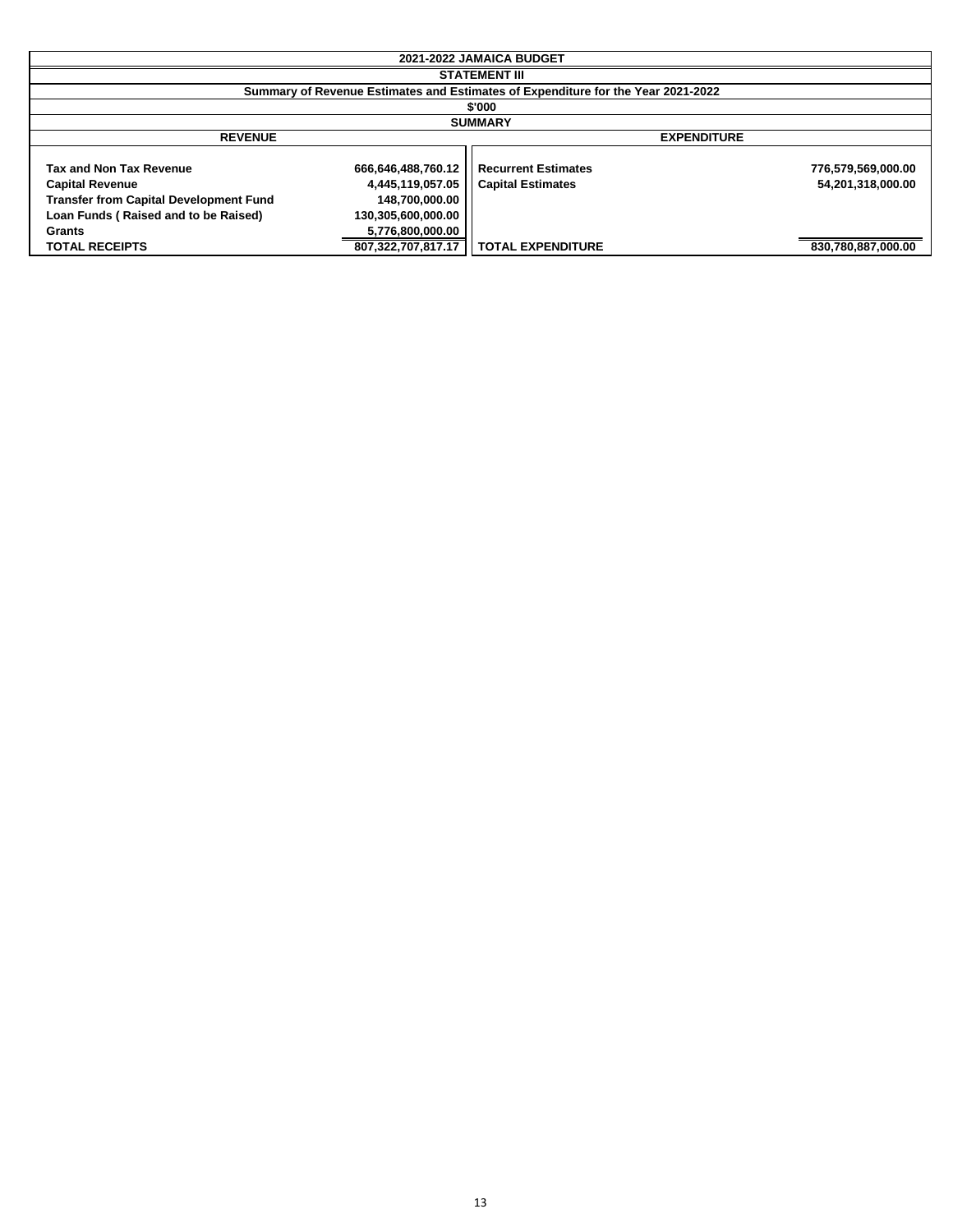| 2021-2022 JAMAICA BUDGET                                   |                                         |                                                                                         |                                          |
|------------------------------------------------------------|-----------------------------------------|-----------------------------------------------------------------------------------------|------------------------------------------|
|                                                            | <b>STATEMENT IV</b>                     |                                                                                         |                                          |
|                                                            |                                         | Statement of the Financing of the Estimates of Expenditure for the Year 2021-2022       |                                          |
|                                                            |                                         |                                                                                         |                                          |
| <b>REVENUE</b>                                             |                                         | <b>EXPENDITURE</b>                                                                      |                                          |
| <b>Taxation Revenue</b><br>Non-Tax Revenue                 | 572,461,288,759.70<br>94,185,200,000.42 | <b>RECURRENT</b>                                                                        |                                          |
| Transfer from the Capital Development Fund<br><b>TOTAL</b> | 148,700,000.00<br>666,795,188,760.12    | <b>Consolidated Fund Charges</b><br>Voted Expenditure<br><b>Current Account Surplus</b> | 300,088,466,000.00<br>476,491,103,000.00 |
| <b>Current Account Surplus</b>                             |                                         | <b>TOTAL</b>                                                                            | 776,579,569,000.00                       |
| Capital Revenue                                            | 4,445,119,057.05                        |                                                                                         |                                          |
| Grants                                                     | 5,776,800,000.00                        |                                                                                         |                                          |
| <b>Loan Funds</b>                                          |                                         | <b>CAPITAL EXPENDITURE</b>                                                              |                                          |
| (A) External Loans                                         |                                         | <b>Consolidated Fund Charges</b><br>Voted Expenditure                                   | 54,201,318,000.00                        |
| (i) Multilateral<br>(ii) Bilateral                         | 22,302,000,000.00                       |                                                                                         |                                          |
| (iii) Other                                                | 18,024,100,000.00                       |                                                                                         |                                          |
| <b>Total External Loans</b>                                | 40,326,100,000.00                       |                                                                                         |                                          |
| (B) Domestic Loans                                         | 89,979,500,000.00                       |                                                                                         |                                          |
| <b>TOTAL LOAN FUNDS</b>                                    | 130,305,600,000.00                      |                                                                                         |                                          |
| (C) Utilization of (Prior Year) Cash Balances              | 23,458,179,182.83                       |                                                                                         |                                          |
|                                                            |                                         |                                                                                         |                                          |
|                                                            |                                         |                                                                                         |                                          |
|                                                            |                                         |                                                                                         |                                          |
|                                                            |                                         |                                                                                         |                                          |
|                                                            |                                         |                                                                                         |                                          |
|                                                            |                                         |                                                                                         |                                          |
|                                                            |                                         |                                                                                         |                                          |
| <b>TOTAL</b>                                               | 830,780,887,000.00                      | <b>TOTAL</b>                                                                            | 830,780,887,000.00                       |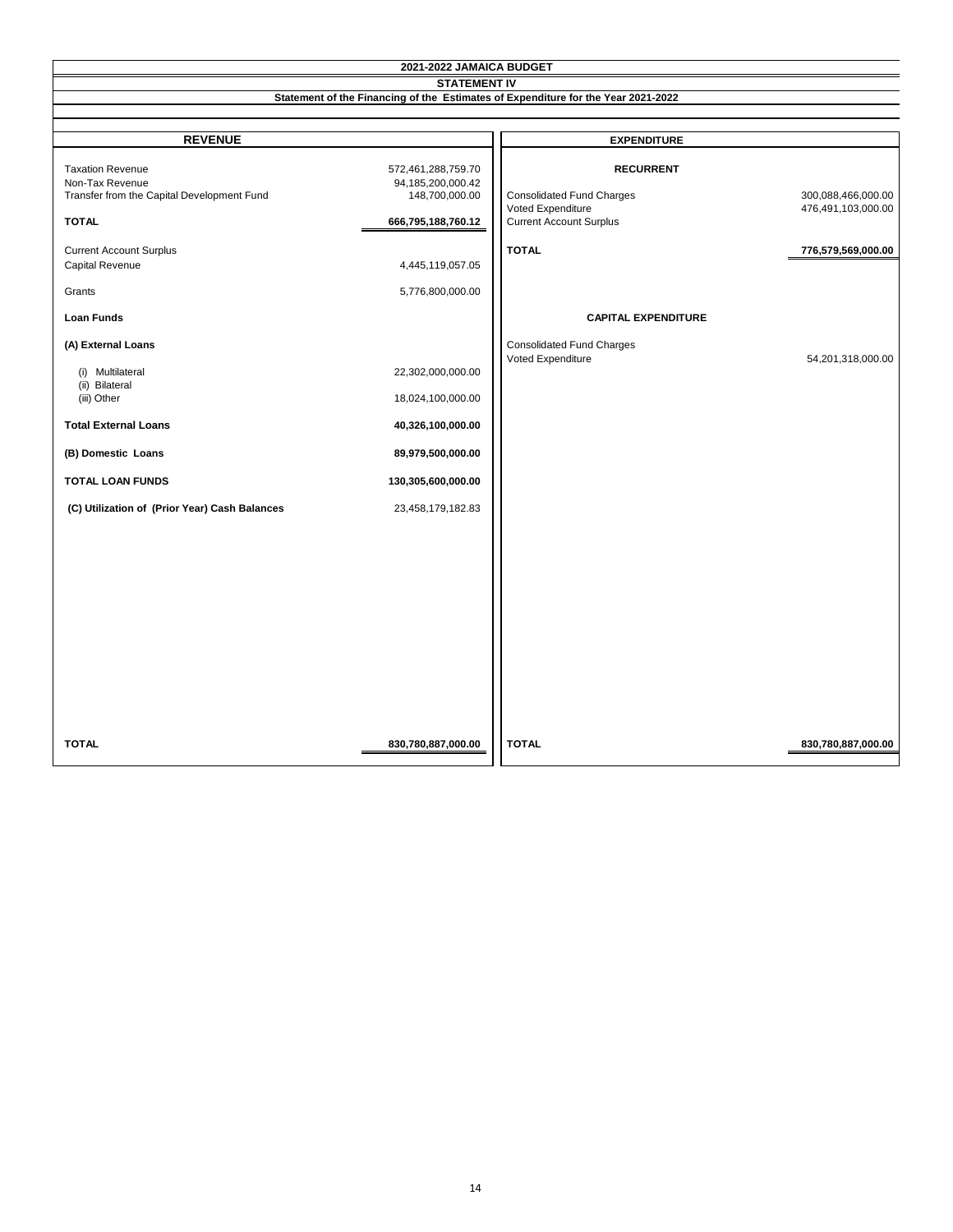| 2021-2022 JAMAICA BUDGET |                                                                        |                                                                                                                                                                                                                               |                  |                                                                                                                              |  |  |
|--------------------------|------------------------------------------------------------------------|-------------------------------------------------------------------------------------------------------------------------------------------------------------------------------------------------------------------------------|------------------|------------------------------------------------------------------------------------------------------------------------------|--|--|
| <b>STATEMENT V</b>       |                                                                        |                                                                                                                                                                                                                               |                  |                                                                                                                              |  |  |
|                          | STATEMENT OF STATUTORY EXPENDITURE CHARGED<br>TO THE CONSOLIDATED FUND |                                                                                                                                                                                                                               |                  |                                                                                                                              |  |  |
| Head<br>No.              | <b>Head of Estimates</b>                                               | <b>Particulars of Service</b>                                                                                                                                                                                                 | Amount<br>\$'000 | <b>Statutory Authority</b>                                                                                                   |  |  |
| 01000                    | His Excellency the Governor-<br><b>General and Staff</b>               | Emoluments of the Governor-General and<br>his personal staff as well as general<br>expenditure affiliated to the office of the<br>Governor-General                                                                            | 273,398,000      | Section 12 of the Governor-General<br>(Expenditure, Personal Staff, Tax<br>Exemptions and Pensions) Act.                     |  |  |
| 02000                    | <b>Houses of Parliament</b>                                            | Salaries and Allowances of the Clerk and<br>Deputy Clerk of the Senate and the House<br>of Representatives.                                                                                                                   | 17,355,000       | Section 47 (8) of the Constitution of<br>Jamaica.                                                                            |  |  |
| 03000                    | Office of the Public Defender                                          | Salary and Allowances of the Public<br>Defender.                                                                                                                                                                              | 12,530,000       | Section 9 of the Public Defender<br>Interim Act 33/1999                                                                      |  |  |
| 05000                    | <b>Auditor General</b>                                                 | Salary of the Auditor General                                                                                                                                                                                                 | 9,603,000        | Section 120-122 of the Constitution of<br>Jamaica; Section 25-36 of the<br>Financial Administration and Audit Act.           |  |  |
| 06000                    | Office of the Services Commissions                                     | Salaries and Allowances of the Chairman<br>and members of the Public Service<br>Commissions.                                                                                                                                  | 18,323,000       | Section 124 (8) of the Constitution of<br>Jamaica.                                                                           |  |  |
| 07000                    | Office of the Children's Advocate                                      | Salary of the Children's Advocate                                                                                                                                                                                             | 12,936,000       | The Child Care and Protection Act,<br><b>First Schedule</b>                                                                  |  |  |
| 08000                    | Independent Commission of<br>Investigations                            | Salary of the Commissioner                                                                                                                                                                                                    | 12,975,000       | The Independent Commission of<br>Investigations Act, First Schedule                                                          |  |  |
| 09000                    | <b>Integrity Commission</b>                                            | Salaries and Allowances for the<br>Commissioners of the Integrity Commission                                                                                                                                                  | 30,000,000       | Section 22 of the Integrity Commission<br>Act                                                                                |  |  |
| 20017                    | Public Debt Servicing (Amortisation)                                   | Payment for the amortisation of loans raised<br>by the Government of Jamaica.                                                                                                                                                 | 146,258,500,000  | Section 119 of the Constitution of<br>Jamaica                                                                                |  |  |
| 20018                    | Public Debt Servicing (Interest<br>Payments)                           | Payment of interest, service charges and<br>commitment fees in respect of the public<br>debt of Jamaica.                                                                                                                      | 125,986,706,000  | Section 119 of the Constitution of<br>Jamaica.                                                                               |  |  |
| 20019                    | Pensions                                                               | Public Officers Pensions, Gratuities and<br>Monthly Allowances granted in pursuance of<br>the provisions of the Pensions Act.                                                                                                 | 9,779,541,000    | Section 4 of the Pensions Act.                                                                                               |  |  |
|                          |                                                                        | Jamaica Defence Force Pension                                                                                                                                                                                                 | 2,033,000,000    | Defence (Retired, Pay Pensions and<br>other Grants) Regulation, 1962                                                         |  |  |
|                          |                                                                        | Payment of Pensions and Gratuities to<br>Teachers in accordance with the Pensions<br>Act                                                                                                                                      | 9,250,000,000    | The Pensions (Teachers) Act.                                                                                                 |  |  |
|                          |                                                                        | Payment of Pensions, Gratuities or other<br>allowances to Sub-Officers and<br>Constables of the Police Force in<br>accordance with the Constabulary Force<br>Act                                                              | 4,552,000,000    | Constabulary Force Act.                                                                                                      |  |  |
|                          |                                                                        | Payment of retiring allowances, Widows'<br>allowances or gratuity to legislators in<br>accordance with the provisions of the<br>Retiring Allowance (Legislative Service)<br>Act, and/or The Pensions (Prime Minister)<br>Act. | 173,000,000      | Section 12 of the Retiring<br>Allowances (Legislative Service) Act<br>and Section 7 of the Pensions<br>(Prime Minister) Act. |  |  |
|                          |                                                                        |                                                                                                                                                                                                                               |                  |                                                                                                                              |  |  |